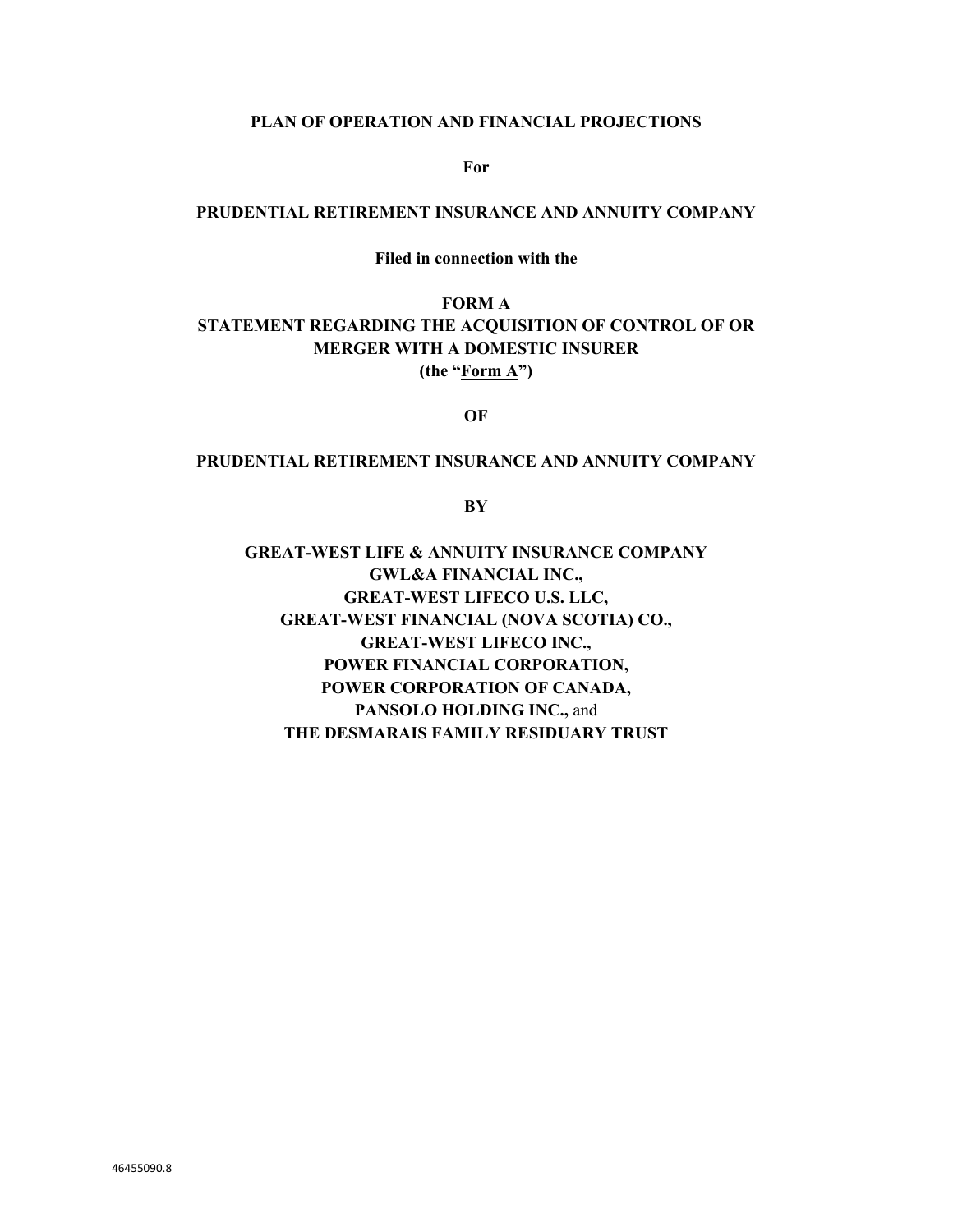## **Introduction and Transaction Overview**

This Plan of Operations is for Prudential Retirement Insurance and Annuity Company, a Connecticutdomiciled life insurance company ("PRIAC" or the "Domestic Insurer"). Capitalized terms used herein and not otherwise defined have the respective meanings ascribed to them in the Form A.

PRIAC was formed under the laws of the State of Connecticut on January 14, 1981, and issued a Certificate of Authority to conduct life and accident and health insurance from the Connecticut Insurance Department (the "Department") and commenced business on October 1, 1981. PRIAC is licensed to sell products in all 50 states, the District of Columbia and Puerto Rico.

PRIAC was originally formed as a wholly owned subsidiary of Connecticut General Corporation under the name Connecticut General Life and Casualty Insurance Company. The name was changed to CIGNA Life Insurance Company on August 3, 1984. The company was acquired by The Prudential Insurance Company of America ("PICA") on April 1, 2004 and subsequently changed its name to PRIAC. Since then, it has remained a wholly owned subsidiary of PICA which is wholly owned by Prudential Financial, Inc.

As described in more detail in the Form A, pursuant to the terms of that certain Master Transaction Agreement, dated as of July 20, 2021, by and between Great-West Life & Annuity Insurance Company ("GWL&A") and Prudential Financial, Inc. ("Prudential"), GWL&A has agreed to purchase the fullservice retirement business of Prudential and its subsidiaries (the "FSS Business"). The FSS Business includes defined contribution, defined benefit, non-qualified and rollover IRA business in addition to stable value and separate account investment products and platforms. The FSS Business is provided, operated and administered through a group of Prudential's wholly-owned subsidiaries, including PRIAC.

GWL&A will acquire the FSS Business through a combination of share and asset purchases and a reinsurance transaction (collectively, the "Proposed Acquisition"). GWL&A will acquire all of the outstanding shares of PRIAC and of certain other non-insurance subsidiaries of Prudential, as well as certain other assets of Prudential and its subsidiaries related to the FSS Business. The FSS Business that is written by PICA will be reinsured by GWL&A and by its wholly-owned subsidiary Great-West Life & Annuity Insurance Company of New York (for New York business). Following closing of the Proposed Acquisition (the "Closing"), GWL&A will be the immediate controlling parent company of PRIAC through direct ownership of 100% of the issued and outstanding shares of PRIAC.

The purpose of this Plan of Operations is to set forth the current plans of GWL&A and the other Applicants with respect to PRIAC following the Closing. The Applicants are in the process of reviewing and analyzing PRIAC's business, assets, corporate structure, dividend policy, capitalization, operations, properties, business policies, articles of incorporation, by-laws, management and personnel and, subject to all applicable insurance regulatory requirements or approvals, may make changes to or deviate from this Plan of Operations to the extent that the Applicants deem appropriate in light of such review or future developments.

# **Overview of GWL&A and Empower Retirement**

Headquartered in metro Denver, Colorado, GWL&A and its wholly owned subsidiaries shown on Exhibit B-2 to the Form A, including GWL&A's direct subsidiary Empower Retirement, LLC, provide a retirement services and products business that operates under the brand name "Empower Retirement,"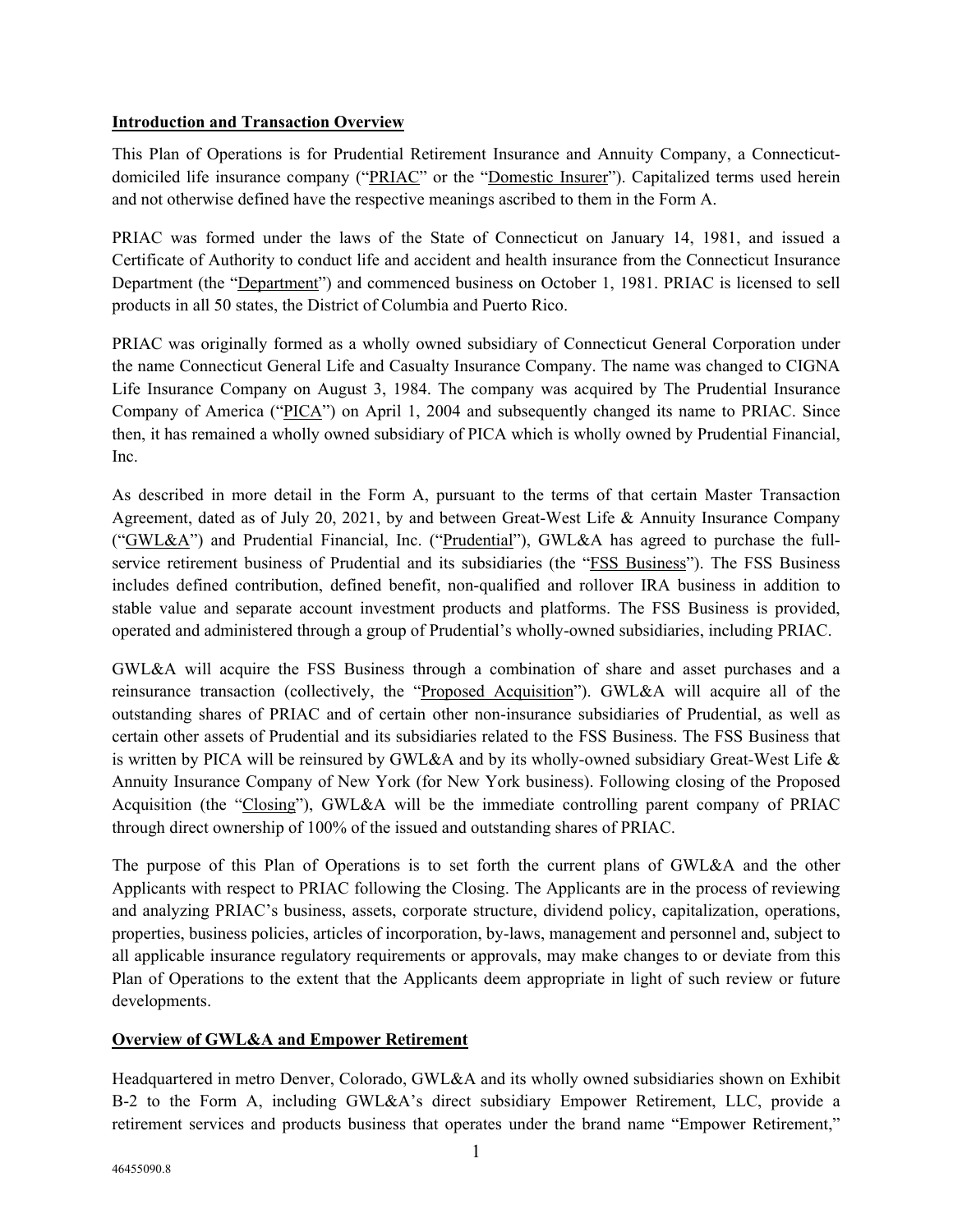also referred to simply as "Empower." Empower Retirement administers approximately \$1 trillion in assets for more than 12 million retirement plan participants as of March 31, 2021. It is the nation's second-largest retirement plan recordkeeper by total participants. Empower serves all segments of the employer-sponsored retirement plan market: government 457 plans; small, midsize and large corporate 401(k) clients; not-for-profit 403(b) entities; Taft-Hartley plans; private-label recordkeeping clients; and IRA and brokerage customers. Personal Capital, a subsidiary of GWL&A, is an industry-leading hybrid wealth manager. The Empower Retirement brand was formed in 2015 through the merger of the GWL&A's retirement services businesses with similar businesses acquired from J.P. Morgan Retirement Plan Services and Putnam Investments, creating the second largest recordkeeping provider in the U.S.

GWL&A is a life insurance, accident and health insurance company domiciled in Colorado and licensed to provide products in all states in the United States, except New York, as well as the District of Columbia, Puerto Rico, Guam and the U.S. Virgin Islands. GWL&A provides insurance-based investment products and annuities to individuals, businesses, and other private and public organizations throughout the United States. GWL&A and its subsidiaries collectively operate the Empower Retirement business using a shared-services model, with individual subsidiaries delivering specific components of the enterprise services offering. GWL&A's direct subsidiary Empower Retirement, LLC provides comprehensive administrative and recordkeeping services for employer-sponsored defined contribution retirement plans governed by Internal Revenue Code Sections 401(a), 401(k), 403(b), 408, and 457 and serves as the shared services provider for Empower Retirement. Through GWL&A's other subsidiaries shown on Exhibit B-2 to the Form A, Empower Retirement also provides asset management services to institutions, employers and individuals, as well as individual retirement accounts, trustee and custodial services for plans, collective investment trusts and other retirement and wealth management products and services.

The acquisition of the FSS Business is an excellent strategic fit for Empower Retirement. Prudential also has defined benefit competencies and state-of-the-art non-qualified deferred comp capabilities, which will enhance offerings for Empower allowing it to serve its customers more broadly. Finally, the Proposed Acquisition is expected to provide potential revenue synergies by decreasing unit costs across the expanded total participants base and increasing Empower's wealth and investment management extension opportunities to PRIAC's existing customer base. Empower intends to retain and grow each of these business sectors, as they line up very well with the existing Empower business sectors and are expected to merge smoothly into Empower's existing business upon integration.

#### **No Immediate Planned Material Changes to PRIAC after Closing**

GWL&A has no present plans or proposals to declare an extraordinary dividend, to liquidate PRIAC, to sell its assets (other than such sales of assets as may be contemplated in the ordinary course of PRIAC's business), or to merge or consolidate PRIAC with any person or persons upon or shortly after the consummation of the Proposed Acquisition. The business included with the Proposed Acquisition is complementary to Empower Retirement's business and provides additional capabilities. Neither GW&LA nor Empower Retirement have any current plans or proposals to divest any portion of the business acquired in the Proposed Acquisition, including PRIAC. From time to time following the Closing, GWL&A may request that PRIAC declare dividends of ordinary income generated in its ordinary course of business. Any such declaration would be affected in compliance with all applicable statutory and regulatory requirements. GWL&A acknowledges that any such declaration of dividends,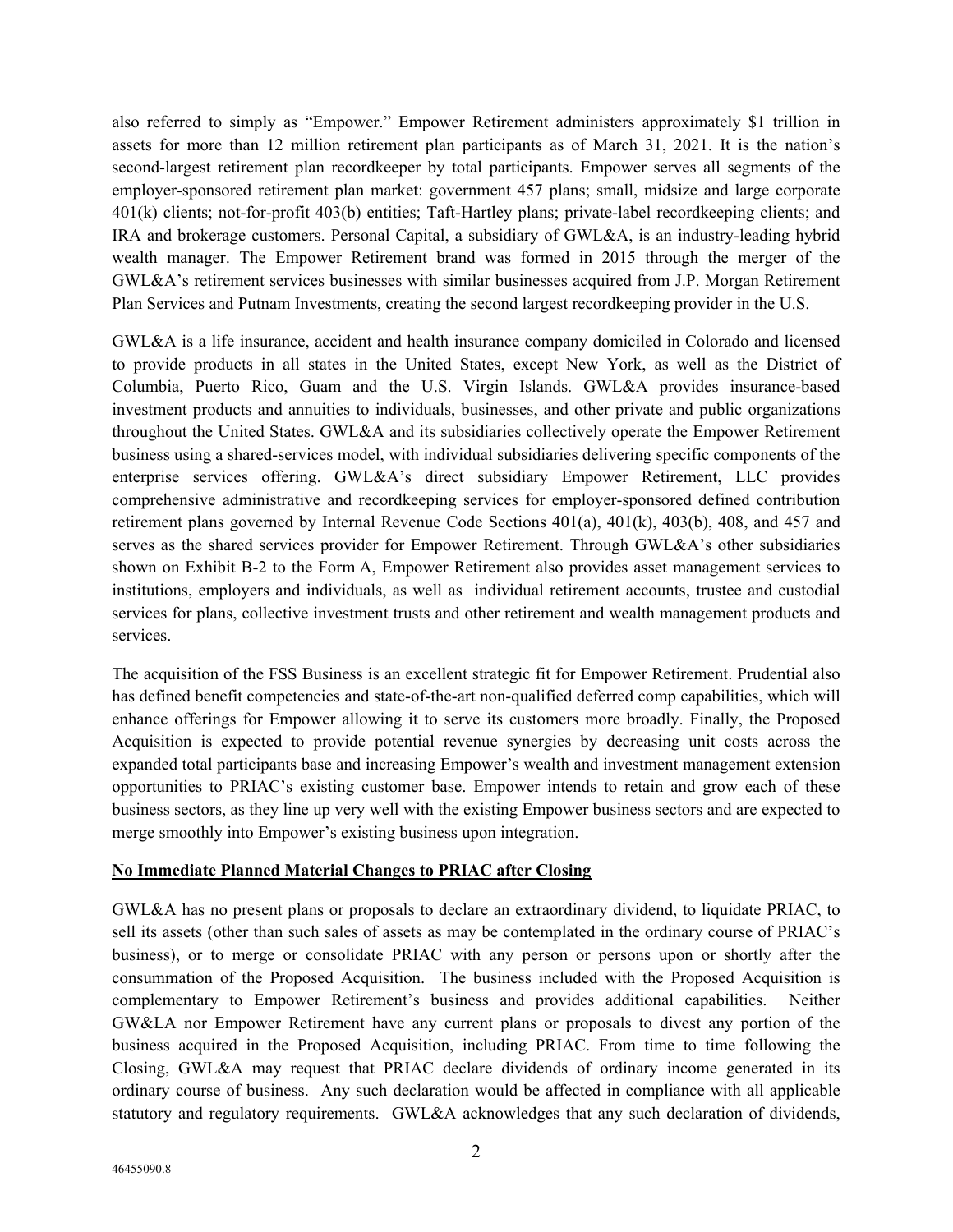whether ordinary or extraordinary, would be subject to Department approval for the period of two years from the date of acquisition of control.

Under the terms of Proposed Acquisition, GWL&A is required to effect a change to the legal name of PRIAC within a specified period after the Closing. GWL&A is analyzing the appropriate approach to implementing this change across PRIAC operations and for communicating this change to policyholders and intends to work with the Department to ensure compliance with applicable laws and regulations and as seamless a transition as possible for policyholders.

There are no immediate plans to change the location of PRIAC's statutory home office. At the Closing, GWL&A or an affiliate will enter into a sublease with Prudential or an affiliate for PRIAC's continued use of PRIAC's Hartford, CT office location for a transitional period following the Closing. An evaluation of such office location will be made by GWL&A as part of an overall real estate portfolio analysis. The Applicants will continue to ensure that all books and records will be made available for inspection by the Department at any time, including any digital records that may be maintained within Empower Retirement's systems.

## *Growth Initiatives*

Empower Retirement intends to offer to existing and new clients the non-qualified capabilities, integrated defined benefit solution, and PRIAC's variable separate accounts from the acquired FSS Business. Additionally, Empower Retirement plans to maintain for existing clients and opportunistically leverage for new clients certain products such as the general and separate account products of PRIAC, and the GoalMaker, and IncomeFlex products. Empower anticipates PRIAC's business will continue to grow through access to new client markets provided by the integration into Empower's existing platform and organic growth oriented business model.

Over the past several years the retirement services industry in which Empower operates has been undergoing consolidation, a trend that Empower expects to continue. Empower has shown the ability to produce and manage sustained organic growth while successfully completing large scale integrations of acquired businesses. With Empower's guidance and support, PRIAC will be well-positioned to pursue new business opportunities as they become available and to provide its suite of products and services to existing and new clients of both Empower and the FSS Business. Joining with Empower is anticipated to benefit PRIAC in several ways, including revenue and operating synergies that are anticipated to drive down expenses, expanding the breadth and depth of services and products available to existing clients and policyholders of PRIAC, and maintaining and supporting PRIAC's financial strength through its integration into a highly-rated global financial services organization.

# **Operation and Integration of PRIAC Post-Closing**

Empower Retirement has a strong track record of successfully completing significant acquisition transactions and integrations. The integration of the FSS Business will follow a clearly defined strategy based on Empower's experience with prior large-scale acquisitions and integrations, including the currently ongoing integration of Massachusetts Mutual's retirement services business, which is similar to the FSS Business being acquired from Prudential. The FSS Business operates today on a single recordkeeping platform that is the same platform historically used by MassMutual and other businesses previously acquired by Empower. Empower has extensive experience integrating from that platform to its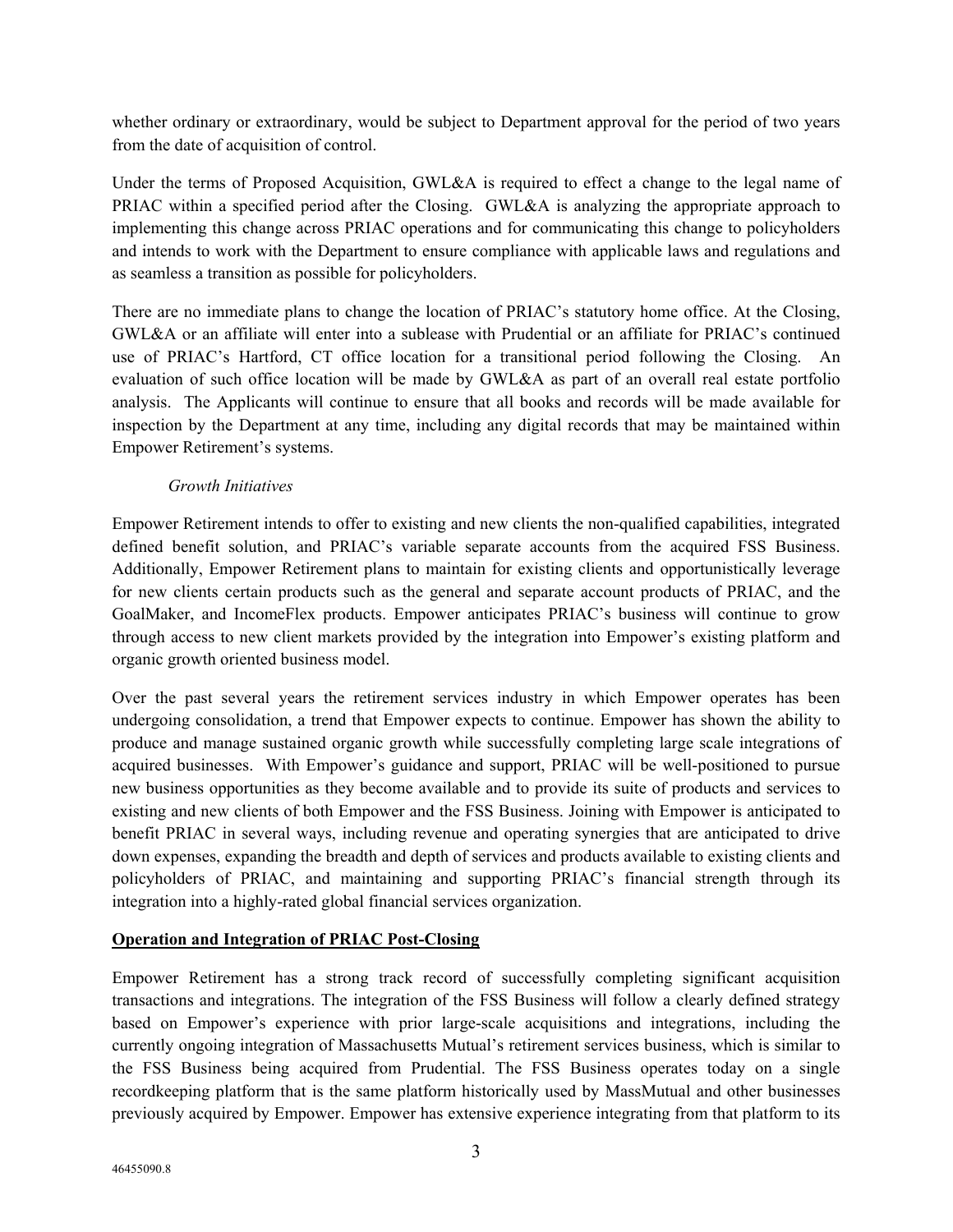proprietary recordkeeping platform. Additionally, the administration of Prudential's defined benefit business is currently outsourced to a third-party and will remain so through Closing, eliminating integration risk related to that business.

One the guiding principles of Empower's integration planning and execution process is to ensure minimal disruption for plan sponsors, policyholders and participants. Since successful integration of JPMorgan's retirement business in 2015, Empower Retirement has maintained a dedicated mass conversion team to perform complex business integrations. This veteran integration team has developed a fully automated plan and data set up processes that will be used to manage integration of the FSS Business into Empower Retirement's existing proprietary platform, business processes and systems.

At the Closing, GWL&A and Prudential intend to enter into a Transitional Services Agreement (the "TSA"), which will contain customary terms to ensure there is no disruption to business and operations of the FSS Business and PRIAC in the period immediately after the transaction closes. Under the TSA, Prudential will provide certain non-transferring services, such as technology and infrastructure support required for business that continues to run on Prudential's operating systems. The TSA also requires the parties to work together on a plan to migrate the business to Empower Retirement's operating environment over a defined period of time following the Closing. The TSA is anticipated to run for a term of 24 months (the "Transition Period").

The FSS Business provides recordkeeping and administrative services to approximately 4,400 retirement plans and approximately 4 million plan participants. These services are provided by PRIAC pursuant to non-insurance contracts with plan sponsors. At and immediately after the Closing, these contracts will remain in place and PRIAC will continue serving as the recordkeeper and administrative services provider to the majority of these plans and participants. Except for certain excluded business that will be removed from PRIAC prior to closing, all of PRIAC's existing insurance and annuity contracts will remain with PRIAC at and through the Closing and will continue to be administered by PRIAC following the Closing. Throughout the integration process there should be minimal disruption to existing policyholders of PRIAC.

Similar to PRIAC's current operations, Empower Retirement operates through a shared services model in which almost all employees of the enterprise sit in a single company, Empower Retirement, LLC. To align with current operations, Empower anticipates that substantially all of the employees of the FSS Business who are offered and accept employment with Empower will become employees of Empower Retirement, LLC. As is discussed in "Proposed Intercompany Transactions" below, Empower Retirement anticipates filing an intercompany services agreement between PRIAC and Empower Retirement, LLC for review by the Department, which, if approved or non-disapproved, will allow Empower Retirement, LLC to provide employees, facilities, systems and services to PRIAC and to charge reasonable expenses to PRIAC for such services. This will allow both the existing FSS Business employees who join Empower and Empower's own experienced staff to continue operating PRIAC's business through the Transition Period with minimal disruption.

During the Transition Period, Empower Retirement will develop and implement a wave migration plan under which the plan sponsors and participants that are currently on the legacy PRIAC recordkeeping platform will be systematically migrated onto Empower Retirement's propriety recordkeeping platform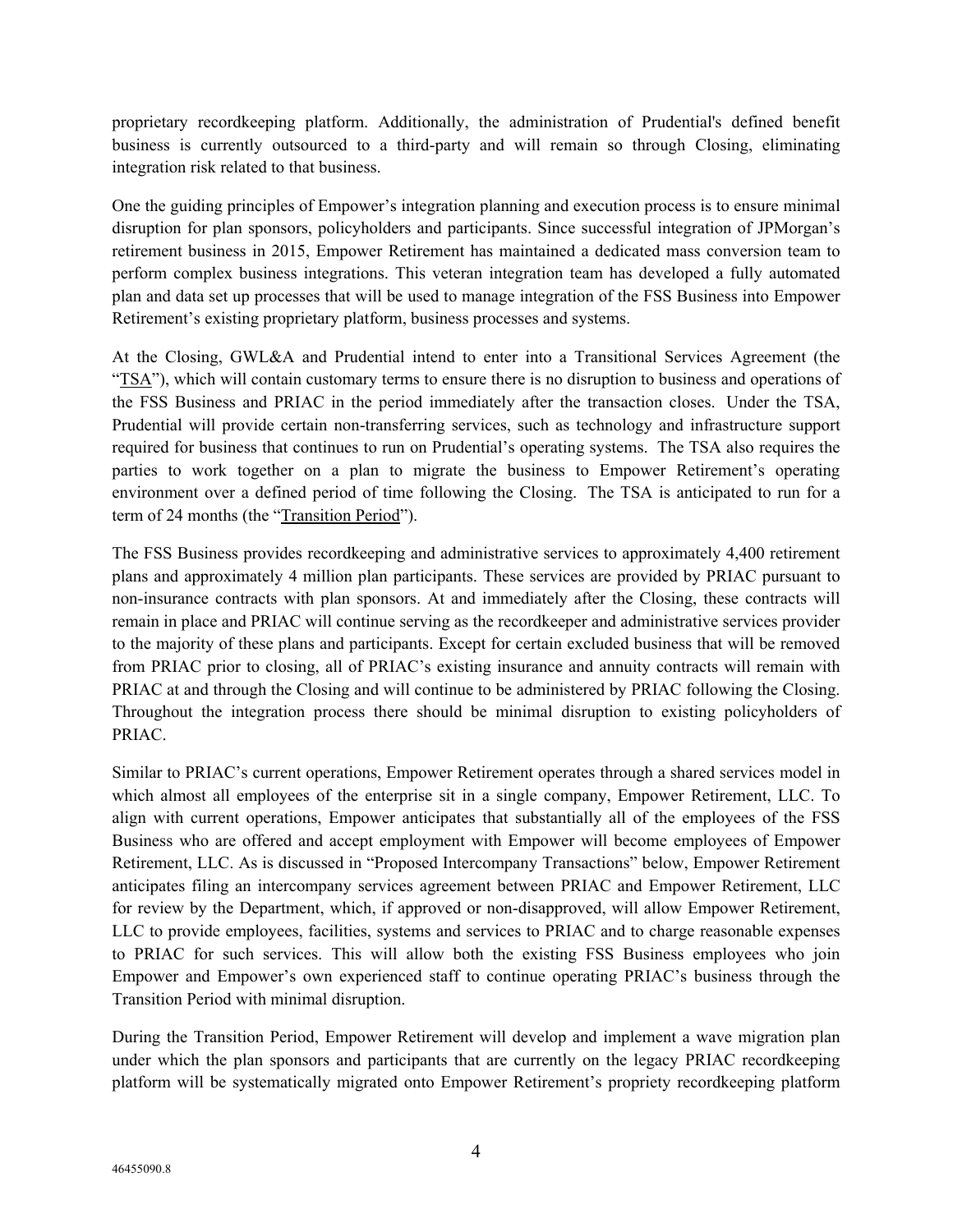that is owned and operated by Empower Retirement, LLC. Empower intends to initiate the wave migration plan in late 2022 with substantial completion targeted for the end of 2023.

In connection with the plan migration process, Empower anticipates that non-insurance components of the FSS Business that are currently contracted through PRIAC, such as plan services agreements and vendor contracts, may be assigned, transferred or repapered to Empower Retirement, LLC to align with Empower's standard operating model in which non-insurance plan services are provided by Empower Retirement, LLC. The transfer of these non-insurance contracts out of PRIAC will not affect PRIAC's insurance and annuity business or have any material impact on PRIAC's assets or surplus. Empower is in the process of analyzing these contracts and developing a timeline for the contract assignment process in alignment with the overall migration plan and will provide further information to the Department as these plans are developed.

In addition, GWL&A is analyzing opportunities to integrate certain small closed blocks of PRIAC's annuity contracts, totaling approximately \$300 million in reserves, into GWL&A administrative system by reinsuring these blocks from PRIAC to GWL&A. These blocks are unlike the majority of PRIAC's existing insurance business and can be more efficiently administered by GWL&A, which issues similar contracts. The analysis of these contracts is still being conducted and GWL&A and PRIAC will provide the Department with further information and comply with all applicable statutory and regulatory requirements before any such reinsurance is executed. Other than in connection with these small blocks, the Applicants do not have any present plans or proposals to cede any of the insurance business of PRIAC to either affiliated or third party reinsurers.

#### **Employees of the FSS Business**

There are approximately 1,991 full-time employees dedicated to the in-scope FSS Business being acquired by the Applicants, some of whom are devoted to the management and operation of the Domestic Insurer. Of these employees, approximately 379 reside in the State of Connecticut. Empower Retirement expects to make employment offers to approximately 95% of the employees that are dedicated to the FSS Business. Empower Retirement has no present plans or proposals to materially decrease employment levels in the State of Connecticut or to move the Domestic Insurer's main administrative office located in Hartford, Connecticut after the consummation of the Proposed Acquisition.

Empower Retirement anticipates that it will have high retention of existing employees to whom offers are made, particularly in the areas of client relationship management, client service and operations as well as in other areas such as finance and actuarial. Empower Retirement anticipates retaining as many of these employees as possible to ensure continuity in the business and operations of the Domestic Insurer and cause minimal disruption to existing policy holders and clients that will continue to have their existing client services teams supporting them.

Substantially all of the employees who are offered and accept employment with Empower Retirement will become employees of Empower Retirement, LLC, which is the shared-services provider to the Empower Retirement group of companies. As is described in more detail elsewhere in this Plan of Operations, Empower Retirement, LLC will provide employees and services to the Domestic Insurer pursuant to one or more intercompany agreements that will be filed with the Department for non-disapproval.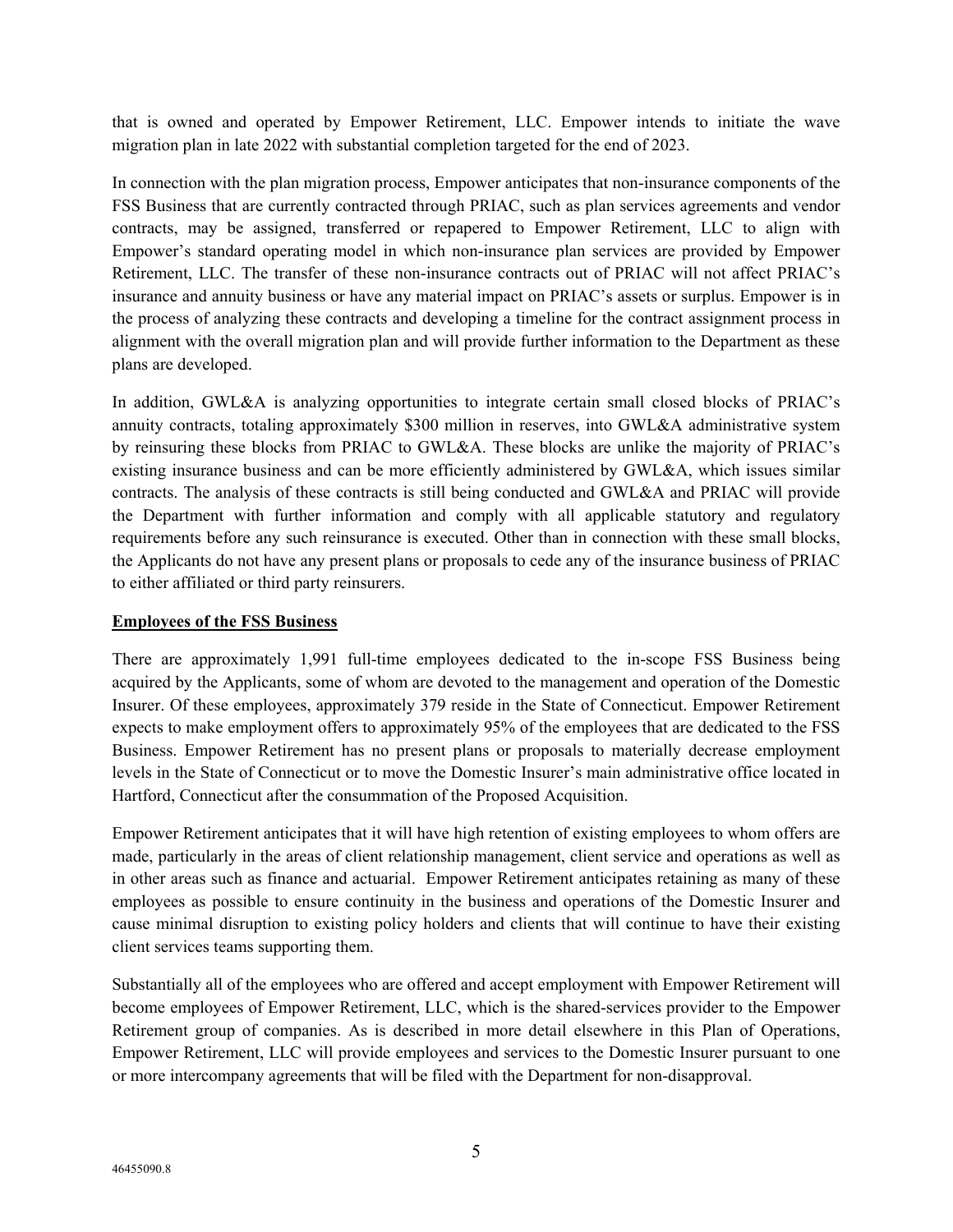#### **Proposed Intercompany Transactions**

As described above in "Operations and Integration", GWL&A and its subsidiaries operate through a shared services model in which Empower Retirement, LLC provides general and administrative services, employees, facilities, systems and other services to its operating affiliates pursuant to various intercompany agreements. Empower intends to integrate PRIAC and the FSS Business into its existing intercompany services model and processes. To accomplish this integration and the alignment of the business with the existing Empower Retirement business, GWL&A anticipates filing the following agreements with the Department for review and approval pursuant to Section 38a-136 of the Connecticut General Statutes (if applicable) at or before the Closing:

- An investment management agreement between PRIAC and Great-West Capital Management, LLC ("GWCM"), a subsidiary of GWL&A that provides investment management services, with respect to the management of certain single client stable value insurance separate accounts of PRIAC in replacement of and on similar economic terms as the existing Single Client Separate Account IMA between PRIAC and its pre-Closing affiliates. A Form D (Prior Notice of a Transaction) in respect of such replacement investment management agreement will be filed with the Department under separate cover.
- An affiliate Shared Service and Cost Sharing Agreement between PRIAC, Empower Retirement, LLC, and other affiliates, pursuant to which Empower Retirement, LLC would provide services to PRIAC including accounting, banking, investment, human resources, benefit plan administration, tax, legal, compliance, information technology systems and security, marketing, insurance business services, and plan administration and recordkeeping services, and other services as necessary.
- An existing Tax Sharing Agreement among GWL&A, its subsidiaries, certain other affiliates specified therein, and Great-West Lifeco U.S. LLC ("Lifeco U.S."), the common U.S. parent company of Empower Retirement and its sister company, Putnam Investments. Under the Tax Sharing Agreement, Lifeco U.S. and its subsidiaries, including GWL&A and, after closing, PRIAC, are able to share state and federal tax liabilities and assets across the group.
- GWL&A is analyzing other potential intercompany transactions that could be required or beneficial in connection with the operation and integration of PRIAC and the FSS Business, including the potential reinsurance transaction noted above. This analysis is not sufficiently advanced to present definitive plans or proposals to the Department at this time. GWL&A will present all such transactions for review and approval if and when required pursuant to Section 38a-136.

PRIAC and its existing insurance agency affiliates that are also being acquired by the Applicant are parties to current intercompany agreements for services supporting the PRIAC business. It is currently intended that such agreements will remain in place as of the Closing for business continuity purposes.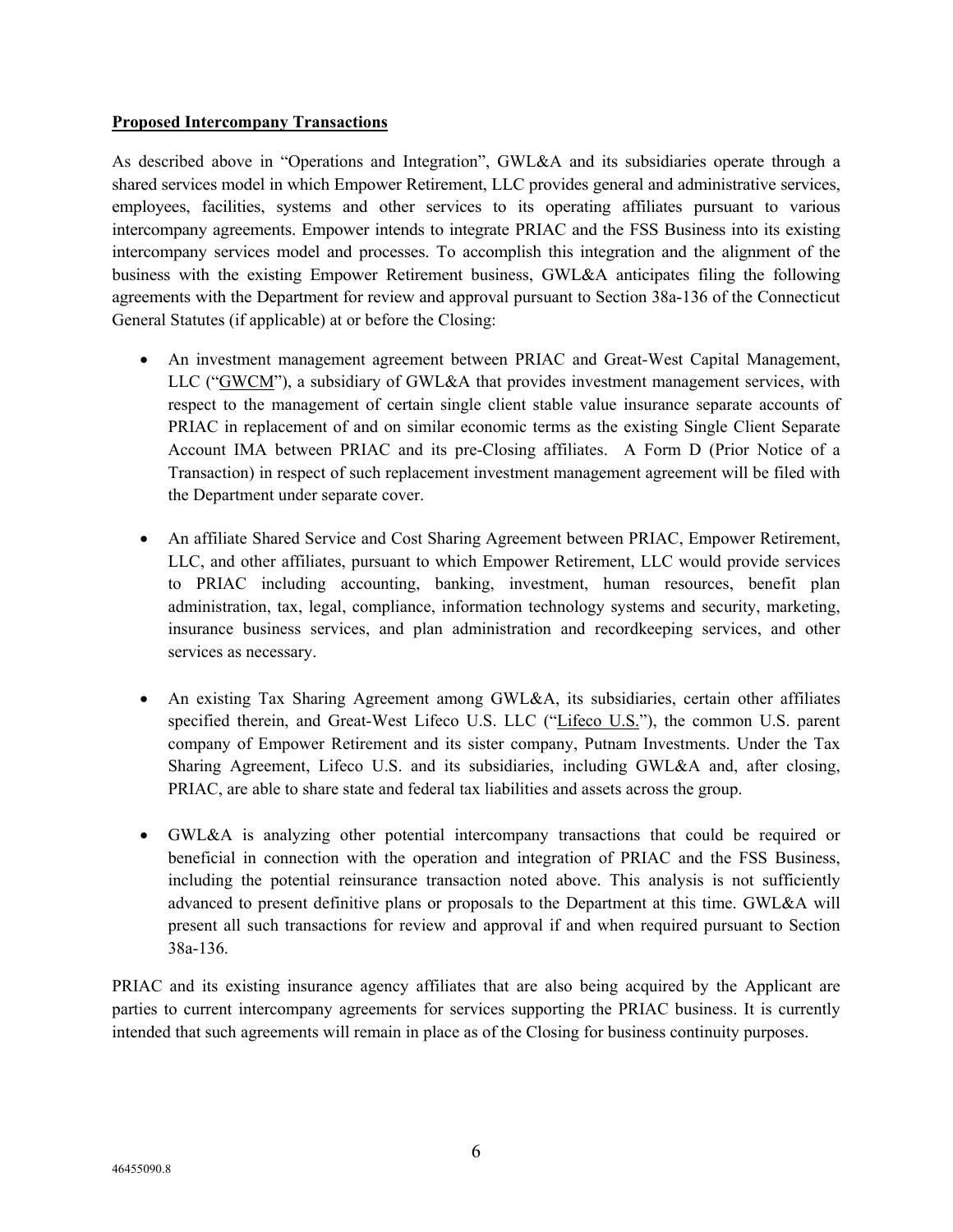#### **Corporate Governance**

PRIAC currently has a board of directors comprised of internal management employees. GWL&A intends to continue this practice by retaining some of the existing board members and adding board members from its own management to replace board members who are not transferring to GWL&A. GWL&A is in the process of evaluating which of the current directors are dedicated to the FSS Business and will be receiving offers of employment as part of the Proposed Acquisition. Pending their agreement, GWL&A intends to retain certain or all of such individuals on the PRIAC board of directors for business continuity purposes. GWL&A is also evaluating additional directors to add to the board of directors to replace current members of the Board who will not be joining Empower. GWL&A will provide further information to the Department once the final composition of the post-Closing Board of Directors is determined.

PRIAC currently designates the audit committee of its indirect parent company Prudential as its own audit committee for the purposes of fulfilling the requirements of the Model Audit Rule ("MAR"). GWL&A anticipates continuing this practice and utilizing the GWL&A audit committee, which meets the MAR independence requirements, to meet the MAR oversight requirements.

Similar to PRIAC's Board of Directors, some of PRIAC's existing officers who are dedicated to the FSS Business may receive offers of employment from Empower. It is anticipated those officers would be retained in their roles upon acceptance of employment with Empower. However, many of PRIAC's senior officers are not among the employees dedicated to the FSS Business and will remain employees of Prudential following the Closing, leaving these officer positions vacant upon Closing. GWL&A anticipates filling key officer roles that are left vacant at Closing with its own senior officers and managers, as appropriate. GWL&A is currently analyzing which roles will need to be filled and will provide further information to the Department once the final post-Closing executive officers of PRIAC are determined.

GWL&A currently files its Corporate Governance Annual Disclosure ("CGAD") with its Colorado state of domicile regulator both on behalf of itself and its New York domiciled life insurer subsidiary. GWL&A will evaluate, as may be permitted under the Connecticut insurance laws, whether GWL&A would similarly file its CGAD report on behalf of PRIAC, as the relevant functions would primarily be overseen at the parent company level.

PRIAC's Bylaws and Charter will be evaluated for any changes deemed appropriate in accordance with any and all necessary notices and regulatory filings with the Department.

Each of Lifeco and GWL&A have internal policies and procedures that flow down through the subsidiaries, as applicable, including a Code of Conduct and other policies and procedures, designed to create a culture of integrity and compliance with all aspects of the business operations. The Code of Conduct includes expectations for employees regarding compliance with legal and regulatory requirements and contractual obligations that apply to the GWL&A and the Empower Retirement business. The Code of Conduct sets forth expectations for following requirements applicable to safeguarding information, assets and business records. The Code of Conduct also summarizes the design and oversight of the internal controls regarding detection and prevention of fraud, money laundering and terrorism, insider trading, non-permitted personal trading, bribery, corruption and prohibited conflicts of interest.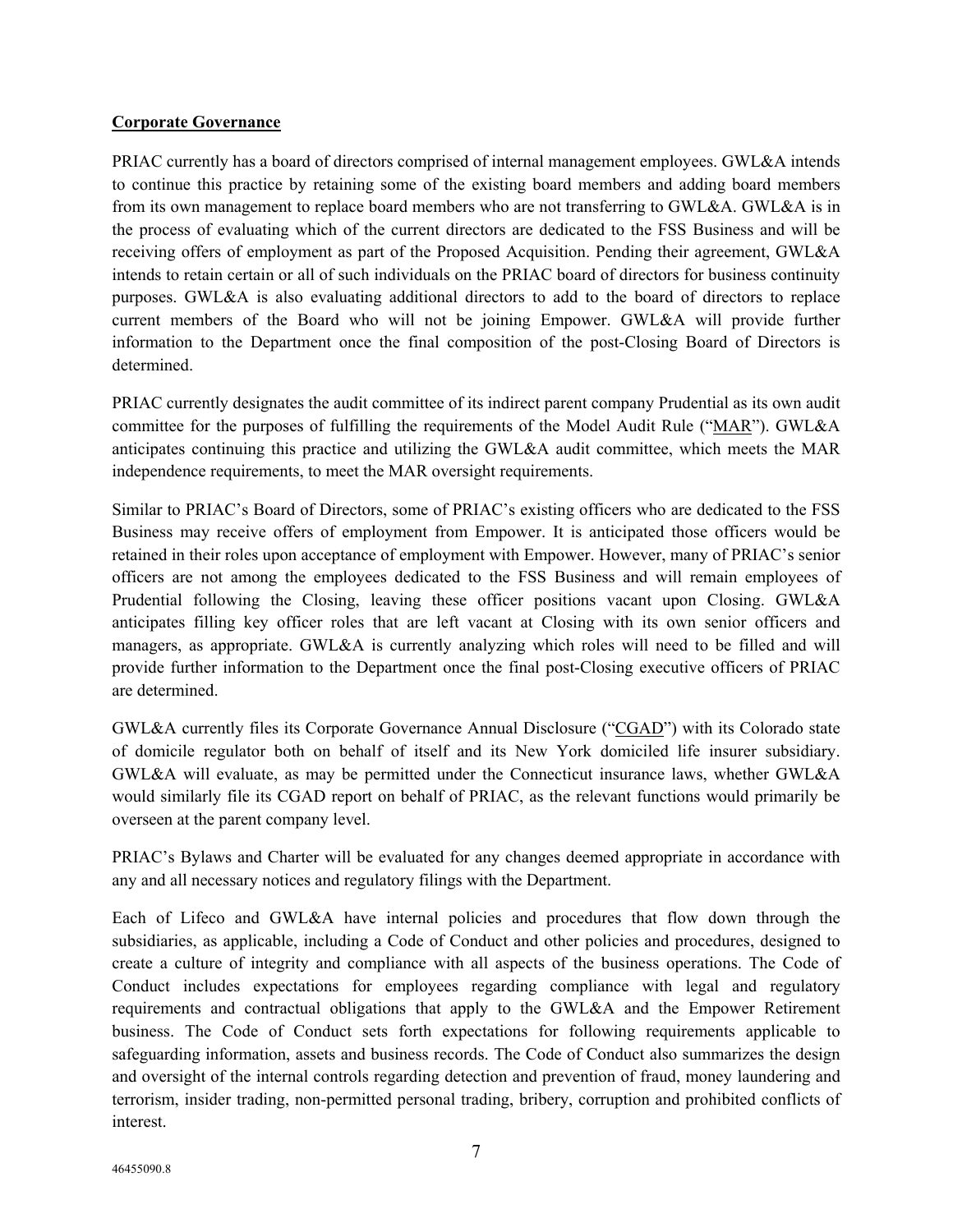The Code of Conduct provides that if employees are aware of or have any questions or concerns about conduct or behavior that may violate laws or regulations, the Code of Conduct itself, or other policies or procedures, or that could damage reputation, they are instructed to speak up and report such conduct through designated reporting systems. As described in the Code of Conduct, employees are provided with multiple avenues through which to report inappropriate conduct.

# **Capital Management; Investments; ALM**

# 1. Capital Management and Growth Initiatives

# *Capital Management*

GWL&A and its insurance subsidiaries (the "Empower Insurers"), including PRIAC following the Closing, manage their capital to ensure fulfillment of their obligations and commitments to all stakeholders, including policyholders, regulators, rating agencies and creditors. Following the Closing, PRIAC will implement a capital plan consistent with the Empower Insurers' existing plan with the overall goal of maintaining strong capitalization of the operations and sufficient financial flexibility in both base case and market stress scenarios.

Under their existing policies and guidelines, the Empower Insurers' manage their capital such that it exceeds 225% CAL RBC (as defined below) in the market stress scenario (see Section 2 below, "Risk Management, Liquidity and VA Hedging"). Operationally, the Empower Insurers will target maintaining a minimum risk-based capital ratio of 350% as measured on a company action level basis ("CAL RBC", and the amount of capital required to fund 350% CAL RBC is "Target Capital"). As demonstrated in the financial projections attached hereto as Annex A, GWL&A estimates that PRIAC will have projected surplus at December 31, 2022, the first anticipated year end following the Closing, of approximately \$1.17 billion.

PRIAC holds an aggregate of \$500 million of "K-Notes", which are callable capital instruments that make up a material portion of PRIAC's capital surplus. GWL&A intends to work closely with the Department and the counterparties to the K-Note transactions to ensure that (i) subject to the transfer of liability described in clause (ii), the K-Notes remain in place through and after the Closing and (ii) all liabilities of Prudential relating to the K-Notes are assumed by GWL&A or an affiliate of GWL&A following the Closing, subject to all applicable statutory and regulatory requirements. GWL&A has no present plans or proposals to terminate, replace or reduce the amount of the existing K-Notes held by PRIAC.

Consistent with Section 38a-136(i)(2) of the Connecticut General Statutes, any dividends requested from PRIAC in the first two years after the closing will be subject to approval by the Department. Consistent with Empower's growth and performance expectations for the acquired business, the financial projections attached hereto as Annex A contemplate a dividend plan as depicted therein under which PRIAC would pay dividends of income generated through the ordinary course of its business. The Company's Board of Directors will regularly assess growth potential and dividend capacity of PRIAC and may request regulatory approval for additional dividends if appropriate.

# 2. Risk Management, Liquidity and VA Hedging

In order to protect and safeguard the Empower Insurers' and PRIAC's capital and solvency through and following the Proposed Acquisition, the Empower Insurers' will maintain and apply to PRIAC their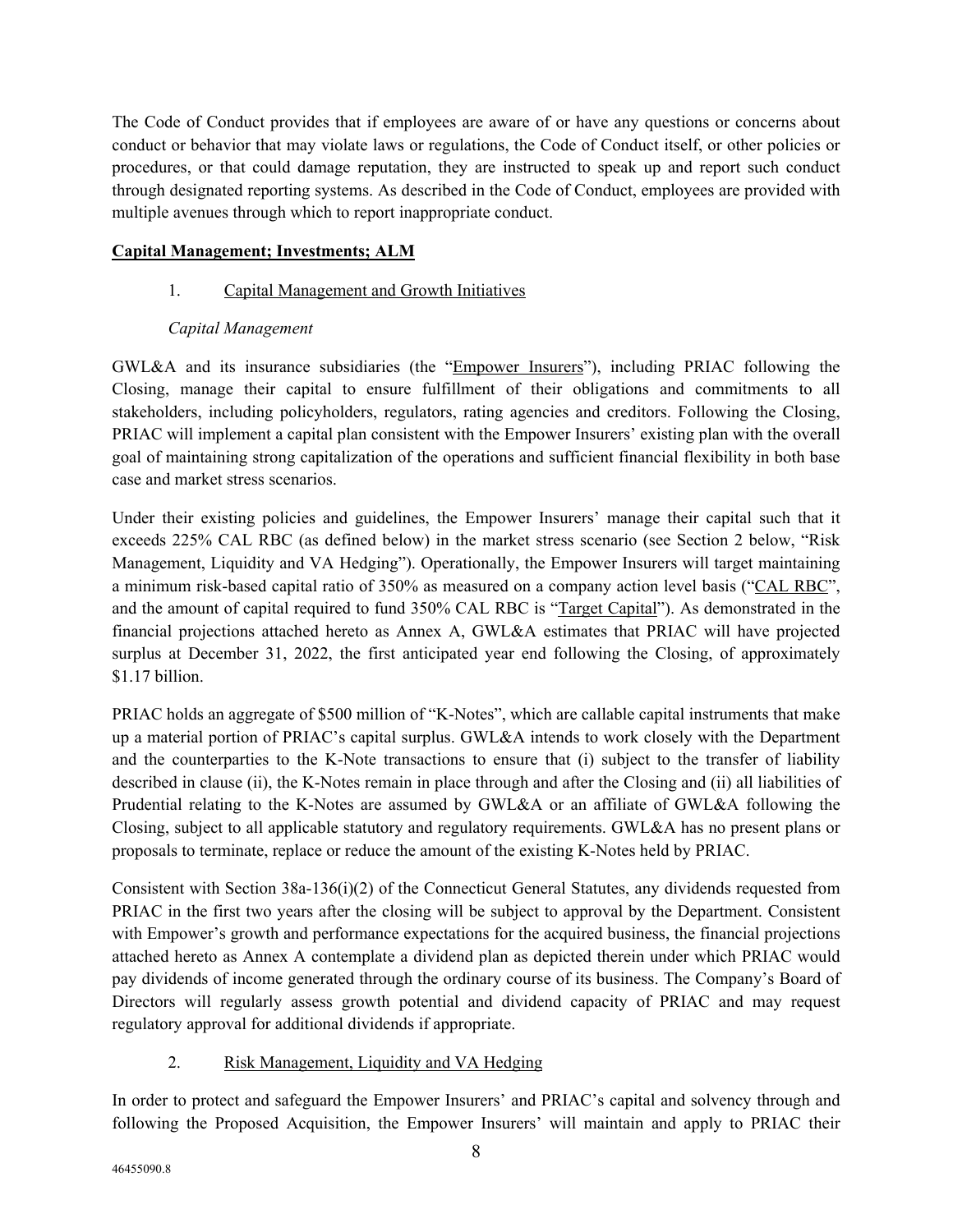rigorous approach to the Risk Management function and variable annuity hedging programs. GWL&A will continue to monitor and assess the credit worthiness of the Empower Insurers' counterparties and seek additional or replacement counterparties as appropriate.

The Empower Insurers' hedging strategy program and mandate outline the policy for maintaining aggregate VA exposure within the policy's stated guidelines. This is done via delta and rho hedging, primarily focused on protecting economic value but also subject to additional considerations including protection of statutory capital, liquidity, and operational constraints. Risk exposures and economic value for the VA portfolio are monitored and managed daily.

The Empower Insurers' management and Board of Directors will routinely assess the Empower Insurers' hedge program based on market and other conditions. Changes to the hedge program will be subject to internal approval procedures, which will include executive management review and approval of any material changes.

The Empower Insurers will continue to manage their business, including the business of PRIAC, using the Empower Insurers' current stress scenarios, which include market and credit stress scenarios that test the Insurers' capital and liquidity.

# *Capital Stress*

Upon completion of the Proposed Acquisition, the Empower Insurers will manage risk to maintain at minimum a 225% CAL RBC in a severe stress scenario, reflecting a stress level calibrated to a 1 in 50 year level over a 12 month time period across a comprehensive set of risks including equity returns, interest rates, credit spreads, credit downgrades and defaults, participant and plan lapses, and operational losses.

# *Liquidity Stresses*

Upon completion of the Proposed Acquisition, the general account portfolio will be managed to ensure sufficient liquidity to meet obligations under a 90 day liquidity stress scenario. The Empower Insurers run two types of liquidity stresses; one is focused on derivative collateral, and the other is focused on overall asset/liability cash flow needs.

The current derivative stress scenario is measured over a 1-year period and is defined as a 95th percentile stress on the underlying risks relating to the derivatives (e.g. FX). The Empower Insurers will maintain collateral-eligible investments (cash, treasuries, agency-backed mortgages) on hand to cover any incremental hedge collateral that needs to be posted in this stress scenario.

The asset/liability stress represents a severe cash flow stress caused by elevated redemptions and derivative collateral posting at a time when high quality liquid assets (cash, treasuries, investment grade publicly traded corporate bonds, and asset backed securities rated AA and higher) experience a decline in market value. The current risk limit is maintaining a ratio of the stressed market values of high-quality liquid assets to stressed outflows at a minimum level of 300%.

Changes to Liquidity Management will be subject to internal approval procedures.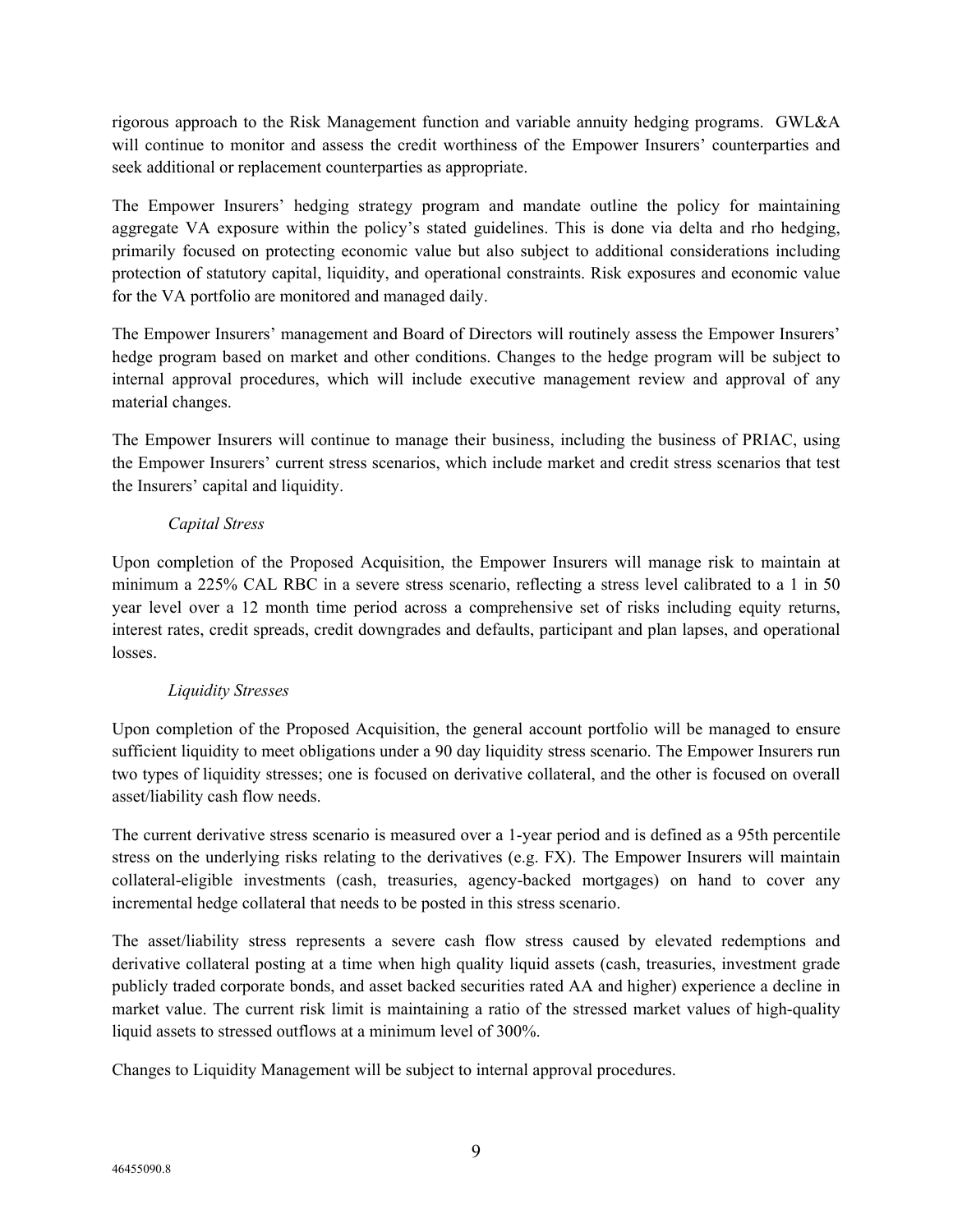# *Counterparty Risk*

Upon completion of the Proposed Acquisition, the Empower Insurers will continually monitor their policies and procedures to measure and manage counterparty risk. These procedures will ensure that the Empower Insurers monitor the concentration of hedges with individual counterparties, such counterparties' ability to pay, collateral levels and liquidity requirements. The Empower Insurers will also continue to strictly adhere to ISDA/CSAs and actively engage counterparties in the event amendments are needed.

# 3. Enterprise Risk Governance

GWL&A and its subsidiaries, which will include PRIAC after the Closing, have a long history of effective risk management and internal controls. The GWL&A Board of Directors has established a Risk Committee that is responsible for primary oversight of Empower's risk and compliance functions, including risk monitoring, risk assessment, Code of Conduct compliance and risk reporting up to the Board of Directors. Underneath the Board of Director's Risk Committee sit other management level operational and risk committees comprised of executive officers and senior management personnel of Empower Retirement that report upward to the Board's Risk Committee.

As detailed in the Own Risk and Solvency Assessment report filed with the Colorado Division of Insurance, GWL&A integrates risk management into key business processes and seeks to develop a culture that optimizes Empower's ability to achieve strategic objectives, while staying within its risk appetite and risk limits.

The Enterprise Risk Management ("ERM") function in the United States is provided through the United States operations, in coordination with another upstream applicant company Great-West Lifeco Inc. The ERM framework establishes Empower's risk strategy, how it will articulate and monitor adherence to risk appetite and risk limits, and identify, measure, manage, monitor and report on risks. The ERM framework has five key components: a risk appetite framework, risk policies, risk governance, risk processes and risk infrastructure. The ERM Policy is an umbrella policy that is supported by specific risk policies relating to each of the key risks facing Empower (credit, market, insurance and operational). The objective of these policies is to outline the risk principles, governance and processes of Empower. The risk appetite framework reflects the aggregate level and type of risk Empower is willing to accept in order to achieve its business objectives. It includes three key components: maintain a strong capital position; maintain strong liquidity; and maintain Empower's reputation.

# 4. Investment Management and ALM

GWL&A anticipates integrating PRIAC into its existing global investment management policies and procedures framework. In connection therewith, GWL&A anticipates replacing PRIAC's existing Investment Guidelines with Investment Guidelines based on the Applicants' global investment guidelines to create alignment and commonality in the management of the portfolios. The Applicants' global investment guidelines are generally similar to PRIAC's existing investment management portfolio allocation and there will be limited immediate impact on PRIAC's existing investment portfolio following the Closing. In addition, Prudential Global Investment Management will continue to provide advisory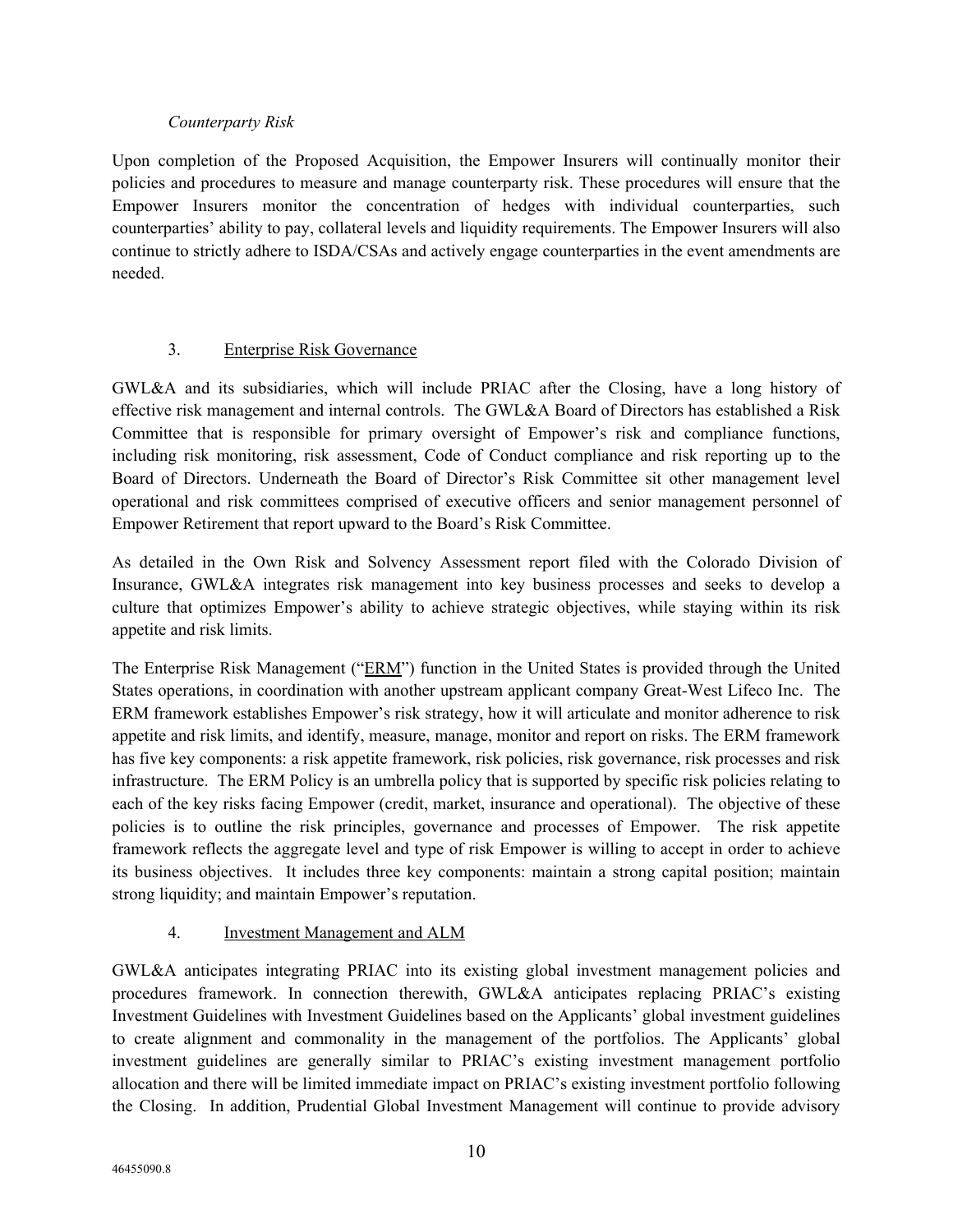services for the existing private placement securities and the commercial mortgage loans within the portfolio.

The primary objectives of PRIAC's investment strategy following the Closing will be to focus on prudent ALM and principal preservation.

While there are no plans to make material changes to PRIAC's investment portfolio immediately following Closing, the portfolio allocations may be adjusted to improve the ALM profile, cash flow testing results, and risk adjusted returns of the portfolio. The allocations may also be adjusted to reduce or optimize required C-1 risk-based capital charges.

After Closing, GWL&A anticipates making allocations to below investment grade assets and equity/alternatives/LPs in line with applicable investment policies. GWL&A and PRIAC will continually monitor the asset composition, including adherence to established policies and strategy statements, and will make changes, or allow waivers, to the above allocations as prudent or advisable.

As discussed in more detail above in "Proposed Intercompany Transactions", subject to the Department's non-disapproval, the Applicants plan for the Domestic Insurer to enter into an Investment Management Agreement with GWCM, pursuant to which GWCM will provide investment management services to the Domestic Insurer for certain single client stable value insurance separate accounts of the Domestic Insurer.

The Domestic Insurer invests in assets permitted under the insurance laws of Connecticut and will continue to do so following the Closing. As of June 30, 2021, the Domestic Insurer's investment portfolio, on a stand-alone basis, had an average rating of "A" from external rating agencies.

# **Financial Projections and Assumptions**

Attached hereto as Annex A to this Plan of Operations, please find financial projections for the PRIAC business for the calendar years 2022 through 2024, based on a projected closing date for the Proposed Acquisition of January 1, 2022. All projections are based on (i) the carve-out income statement for the FSS Business for the year ended December 31, 2020, and (ii) the carve-out balance sheet for the FSS Business as of March 31, 2021, as provided by Prudential and as adjusted to give effect to certain terms and conditions of the Proposed Acquisition, including asset substitutions.

Empower's pro forma incorporates certain reasonable assumptions that are based on facts and circumstances known to Empower as of the date of this Form A filing. These assumptions may not reflect the actual facts and circumstances impacting the operation of the Domestic Insurer, and there can be no assurance that the actual financial results of the Domestic Insurer will not differ materially from those expressed in the pro forma. Such assumptions are as follows:

#### **General Assumptions:**

• There is and was no change in the day-to-day operations of the business in 2021 and the business will increase in size by approximately 4.2% during 2021 as a result of ordinary course organic growth in the business.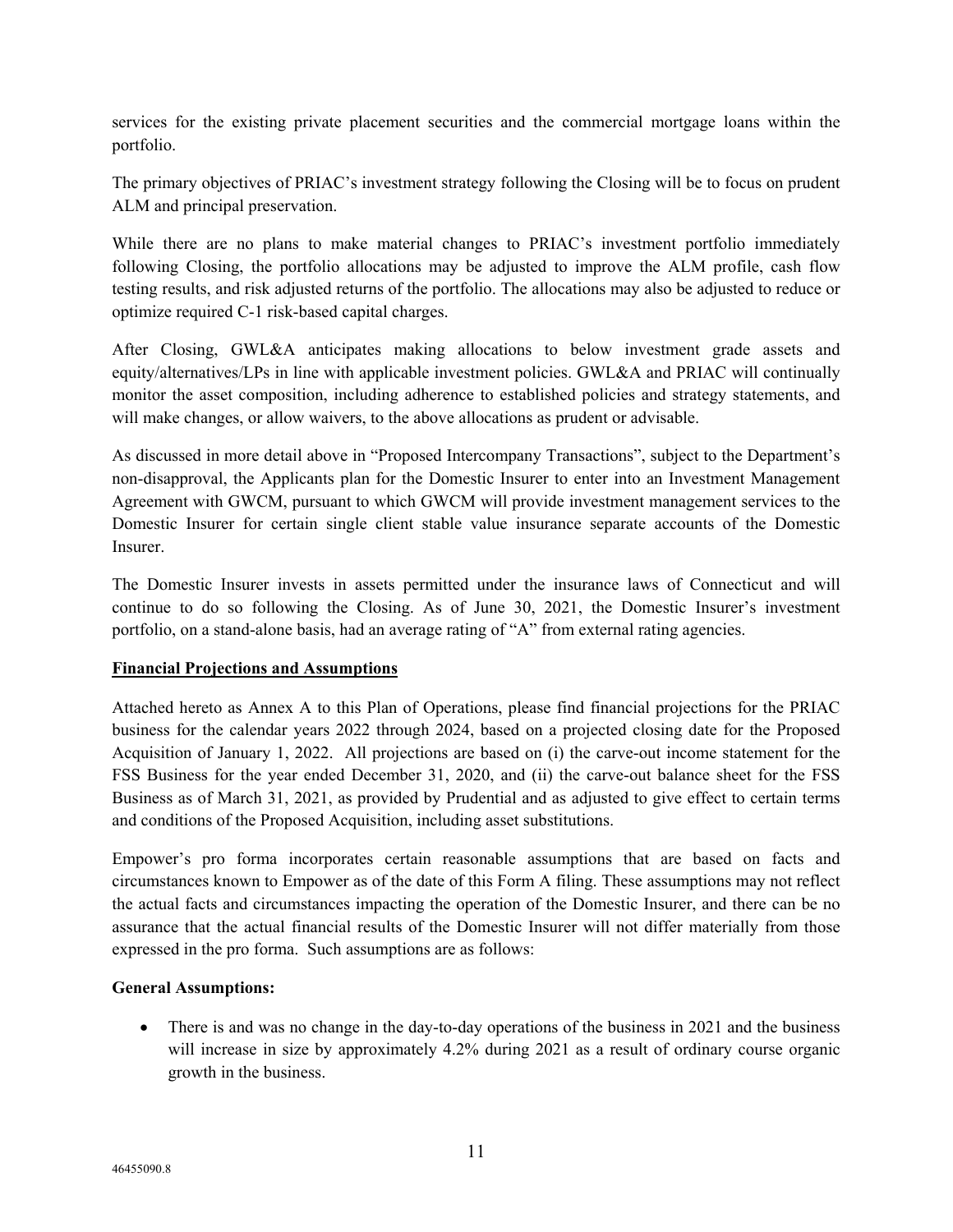- Starting on January 1, 2022, no additional retirement plans will be sold out of the Domestic Insurer. The Domestic Insurer will be operated as a closed block of business but existing plans and products previously sold by the Domestic Insurer will remain open to additional participants and contributions. As discussed in this Plan of Operations, Empower may continue to sell certain insurance products offered by the Domestic Insurer in select circumstances. However, Empower does not have sufficient information to model such sales at this time.
- The business of the Domestic Insurer will experience "shock loss" in the two years immediately following closing of the acquisition that will result in a decrease in the size of Domestic Insurer's General Account and Separate Accounts in 2022 and 2023. The Domestic Insurer's business will stabilize and begin growing organically in 2024.
- Any invested assets that are sold during the pro forma period will be sold at carry value with no accounting for gain or loss on the sale of such invested assets.
- Reserve strengthening over the course of the pro forma period attributable to external factors will follow (and are projected based on) historical averages.
- The Empower pro forma does not give effect to potential post-closing affiliate transactions that are being assessed by Empower, including the reinsurance transaction between PRIAC and GWL&A and the potential movement of non-insurance revenue and expense contracts to an affiliate, both discussed above. The viability, scope and timing of these potential transaction are being analyzed and assessed by GWL&A and therefore they cannot be effectively modeled at this time.

#### **Balance Sheet Assumptions:**

- A deferred tax asset of approximately \$87 million will be recognized, resulting primarily from unrealized gains held in the investment portfolio.
- The existing \$500 million of K-Note capital held by the Domestic Insurer will remain in place through the acquisition, subject to all necessary regulatory approvals.
- The Domestic Insurer will declare dividends of income generated in the ordinary course of its business in 2022, 2023 and 2024, subject to all necessary regulatory approvals.

#### **Income Statement Assumptions:**

• The overhead expenses that will be allocated by Empower to the Domestic Insurer will be equal to and offset by the cost synergies from the acquisition, resulting in no material impact to the income of the Domestic Insurer.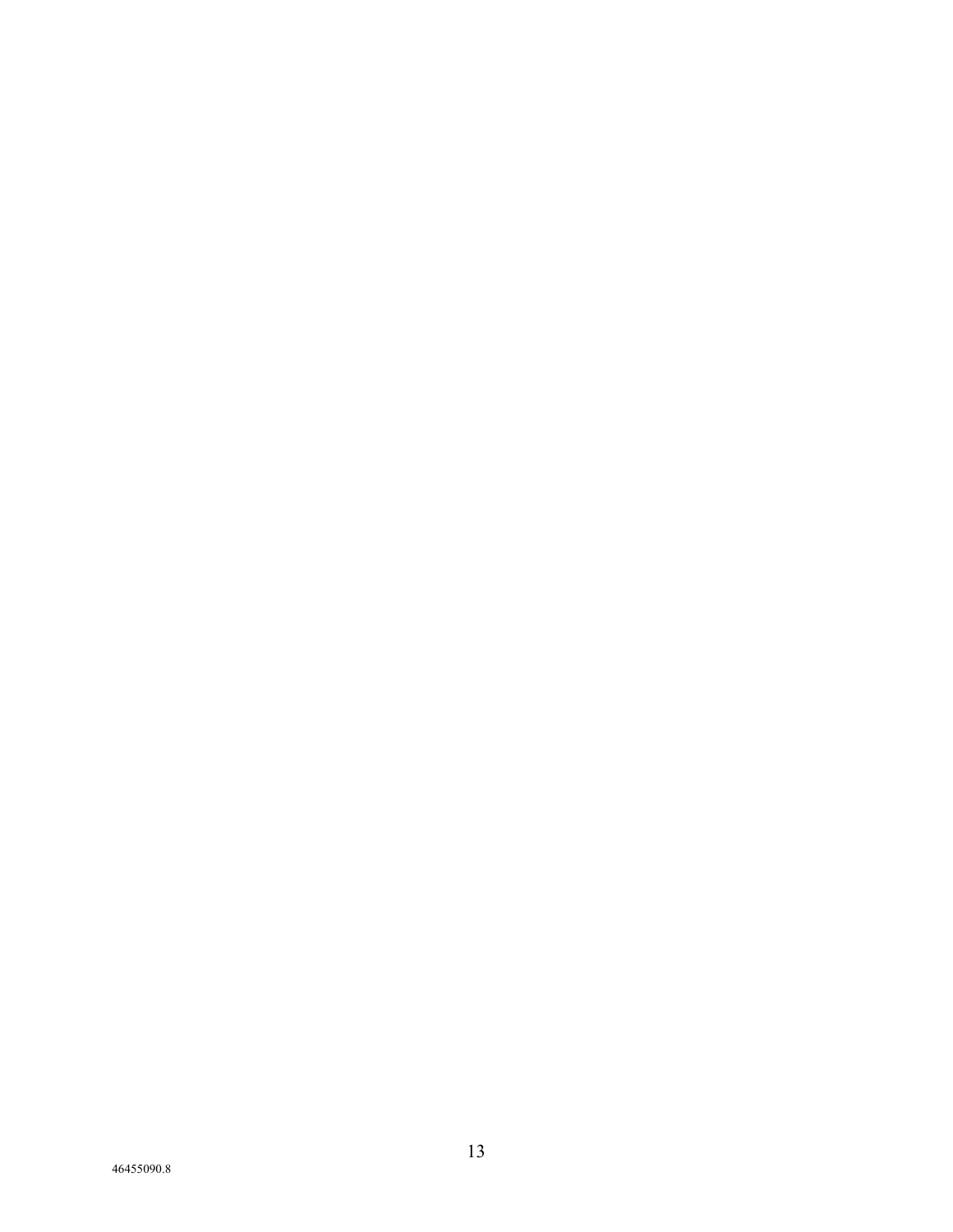#### **Annex A** Pro Forma Financial Projections

See attached.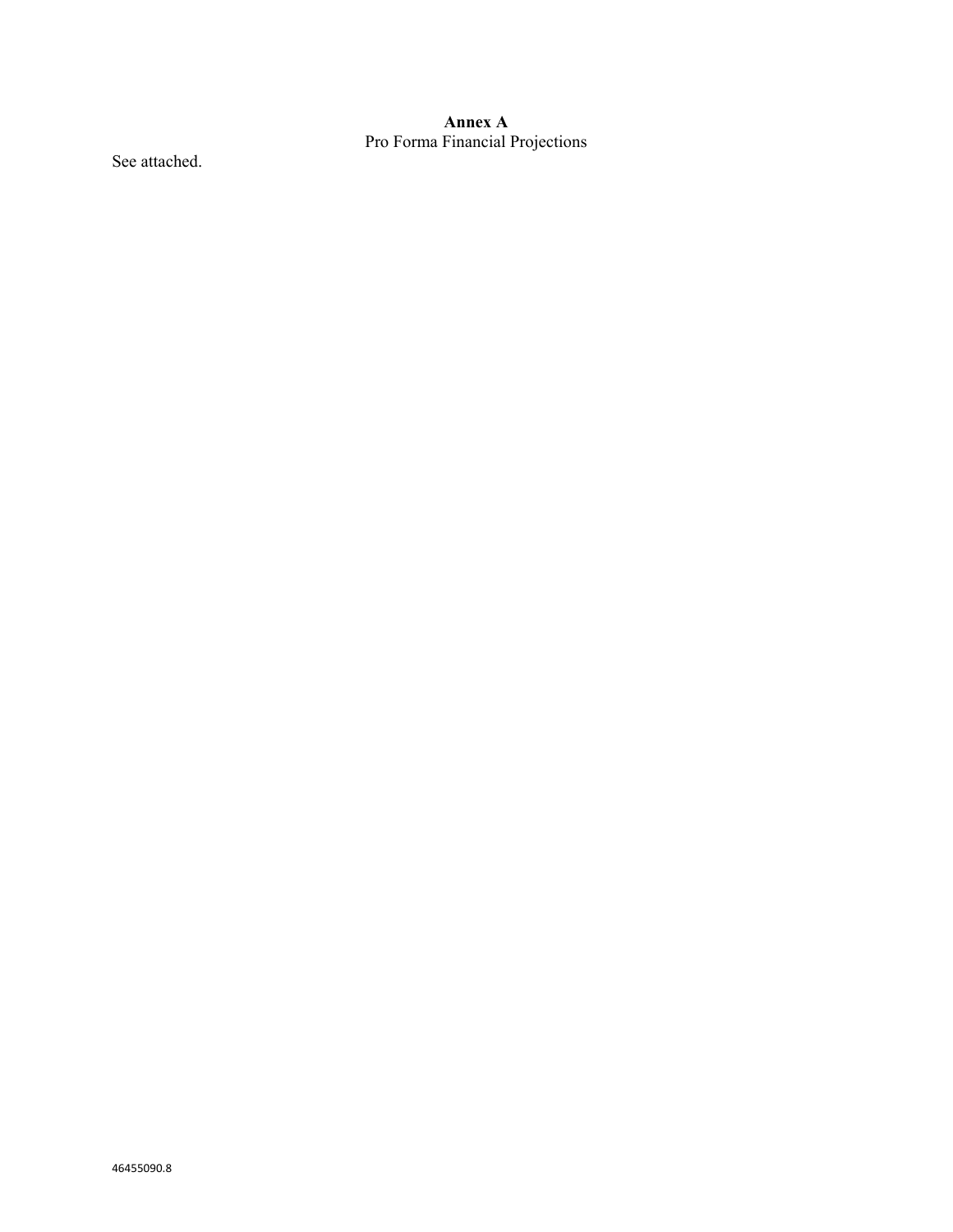# **PRIAC Pro Forma Statutory Balance Sheet**

|                  | (In Whole Numbers)                                       | <b>Dec-22</b>  | <b>Dec-23</b>  | <b>Dec-24</b>  |
|------------------|----------------------------------------------------------|----------------|----------------|----------------|
|                  | <b>Admitted Assets</b>                                   |                |                |                |
| 1.               | <b>Bonds</b>                                             | 18,831,878,534 | 16,728,524,156 | 16,119,241,285 |
| 2.               | Stocks (Preferred and Common)                            | 5,997,941      | 5,997,941      | 5,997,941      |
| 3.               | Real Estate/Mortgage Loans on Real Estate                | 5,362,885,105  | 4,763,898,241  | 4,590,388,518  |
| 4.               | Cash/Cash Equivalents/Short-Term Investments             | 650,104,442    | 601,137,824    | 614,754,669    |
| 5.               | <b>Other Invested Assets</b>                             | 6              | 6              |                |
| 6.               | Aggregate Write-Ins for Invested Assets                  | 355,072,364    | 355,072,364    | 355,072,364    |
| 7.               | Separate Account Assets                                  | 57,928,815,629 | 52,712,109,773 | 53,700,904,863 |
| 8.               | All Other Assets                                         | 292,784,814    | 278,611,346    | 281,628,811    |
| $\overline{9}$ . | Total Assets (1+2+3+4+5+6+7+8)                           | 83,427,538,834 | 75,445,351,650 | 75,667,988,455 |
|                  |                                                          |                |                |                |
|                  | <b>Liabilities</b>                                       |                |                |                |
| 10.              | <b>Reserve for Life Contracts</b>                        | 23,385,116,226 | 20,682,774,984 | 19,899,982,390 |
| 11.              | Reserve for Accident and Health Contracts                |                |                |                |
| 12.              | Contract Claims (Life and Accident and Health)           |                |                |                |
| 13.              | Other Amounts Payable on Reinsurance                     |                |                |                |
| 14.              | Payable to Parents, Subsidiaries & Affiliates            | 40,346,751     | 37,559,055     | 38, 152, 543   |
| 15.              | <b>All Other Liabilities</b>                             | 663,810,041    | 617,945,127    | 627,709,552    |
| 16.              | Asset Valuation Reserve (AVR)                            | 241,602,995    | 224,909,815    | 228,463,715    |
| 17.              | Separate Account Liabilities                             | 57,927,686,735 | 52,711,082,540 | 53,699,858,360 |
| 18               | Total Liabilities (10+11+12+13+14+15+16+17)              | 82,258,562,748 | 74,274,271,522 | 74,494,166,559 |
|                  | <b>Capital and Surplus</b>                               |                |                |                |
| 19.              | <b>Capital Stock</b>                                     | 2,500,000      | 2,500,000      | 2,500,000      |
| 20.              | Gross Paid In and Contributed Surplus                    | 943,498,537    | 943,498,537    | 943,498,537    |
| 21.              | <b>Surplus Notes</b>                                     |                |                |                |
| 22.              | <b>Unassigned Surplus</b>                                | 222,977,549    | 225,081,591    | 227,823,359    |
| 23.              | Aggregate Write-Ins for Other-Than-Special Surplus Funds |                |                |                |
| 24.              | Aggregate Write-Ins for Special Surplus Funds            |                |                |                |
| 25.              | Less Treasury Stock (Common and Preferred)               |                |                |                |
| 26.              | Surplus (19+20+21+22+23+24-25)                           | 1,168,976,086  | 1,171,080,128  | 1,173,821,896  |
| 27.              | Liabilities and Surplus (18+26)                          | 83,427,538,834 | 75,445,351,650 | 75,667,988,455 |

|     | <b>Risk-Based Capital Analysis</b>              |             |             |             |  |  |  |  |  |  |  |
|-----|-------------------------------------------------|-------------|-------------|-------------|--|--|--|--|--|--|--|
|     |                                                 |             |             |             |  |  |  |  |  |  |  |
|     | 27. Authorized Control Level Risk-Based Capital | 337.220.701 | 298.252.094 | 286.963.980 |  |  |  |  |  |  |  |
| 28. | Calculated Risk-Based Capital (26+16/27)        | 418%        | 468%        | 489%        |  |  |  |  |  |  |  |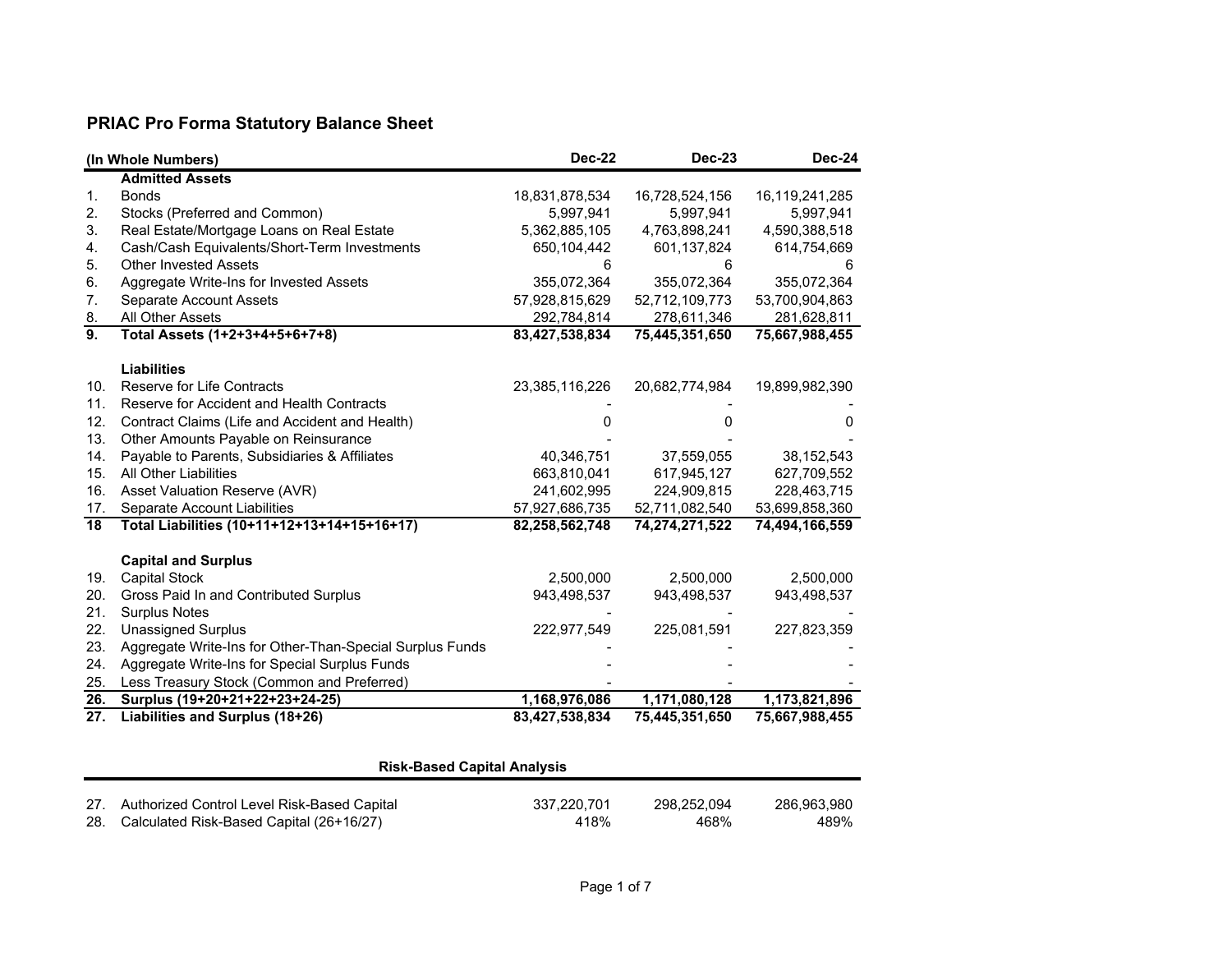# **PRIAC Pro Forma Statutory Income Statement**

|                   | (In Whole Numbers)                                                               | <b>FY22</b>     | <b>FY23</b>     | <b>FY24</b>   |
|-------------------|----------------------------------------------------------------------------------|-----------------|-----------------|---------------|
| 1.                | Net Premiums (All Business)                                                      | 690,768,267     | 628,562,008     | 1,629,128,649 |
| 2.                | Net Investment Income                                                            | 698,598,907     | 617,870,096     | 594,485,219   |
| 3.                | Reinsurance Ceding Commissions                                                   | 4,786           | 4,456           | 4,526         |
| 4.                | Miscellaneous Income                                                             | 517,633,036     | 481,867,993     | 489,482,203   |
| 5.                | Total (1+2+3+4)                                                                  | 1,907,004,996   | 1,728,304,553   | 2,713,100,597 |
| 6.                | Death Benefits                                                                   |                 |                 |               |
| 7.                | <b>Matured Endowments</b>                                                        |                 |                 |               |
| 8.                | <b>Annuity Benefits</b>                                                          | 24,734,760      | 22,507,302      | 22,929,504    |
| 9.                | Accident and Health Policy Benefits                                              |                 |                 |               |
| 10.               | Surrender Benefits and Other Fund Withdrawals                                    | 3,704,440,445   | 5,897,628,651   | 672,074,951   |
| 11.               | <b>Group Conversions</b>                                                         |                 |                 |               |
| 12.               | Interest on Policy and Contract Funds                                            | 607,964,694     | 537,709,407     | 517,358,417   |
| 13.               | Commissions on Premiums, and Annuity Considerations (Direct Business Only)       | 11,218,420      | 10,443,301      | 10,608,320    |
| 14.               | Commissions and Expense Allowances on Reinsurance Assumed                        |                 |                 |               |
| 15.               | Increase in Aggregate Reseves                                                    | (27, 672, 024)  | (25, 360, 356)  | (7, 346, 185) |
| 16.               | Net Transer (to) or from Separate Accounts Net of Reinsurance                    | (2,954,668,771) | (5,216,604,195) | 988,775,820   |
| 17.               | Other Expenses *                                                                 | 413,442,566     | 384,876,401     | 390,958,003   |
| $\overline{18}$ . | Total Expenses (sum617)                                                          | 1,779,460,091   | 1,611,200,510   | 2,595,358,830 |
| 19.               | Net Gain (Loss) from Operations Before Dividends and Federal Income Taxes (5-18) | 127,544,905     | 117,104,042     | 117,741,767   |
| 20.               | <b>Federal Income Taxes</b>                                                      |                 |                 |               |
| 21.               | Net Realized Capital Gains (Losses)                                              |                 |                 |               |
| 22.               | Less Capital Gains Tax                                                           |                 |                 |               |
| $\overline{23}$ . | Net Income((19-20)+(21-22))                                                      | 127,544,905     | 117,104,042     | 117,741,767   |
| 24.               | <b>Prior YE Surplus</b>                                                          | 1,078,781,180   | 1,168,976,086   | 1,171,080,128 |
| 25.               | Net Income                                                                       | 127,544,905     | 117,104,042     | 117,741,767   |
| 26.               | Capital Increases                                                                |                 |                 |               |
| 27.               | Other Increases (Decreases)                                                      | 87,650,000      |                 |               |
| 28.               | Dividends to Stockholders                                                        | (125,000,000)   | (115,000,000)   | (115,000,000) |
| $\overline{29}$ . | <b>YE Surplus</b>                                                                | 1,168,976,086   | 1,171,080,128   | 1,173,821,896 |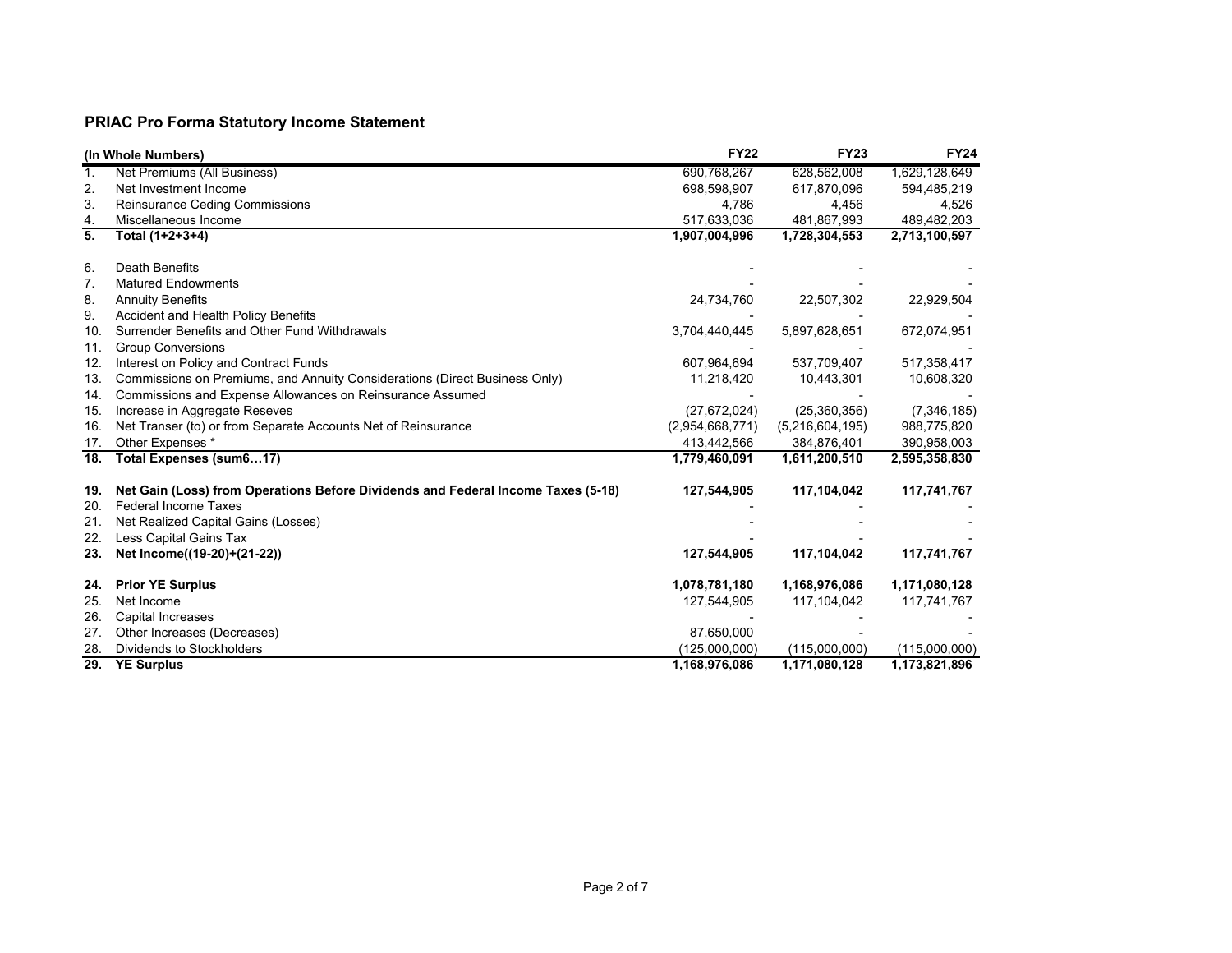# **PRIAC Pro Forma Statutory Cash Flow Statement**

|    | (In Whole Numbers)                                                                | <b>FY22</b>     | <b>FY23</b>     | <b>FY24</b>     |
|----|-----------------------------------------------------------------------------------|-----------------|-----------------|-----------------|
|    | <b>Cash From Operations</b>                                                       |                 |                 |                 |
|    | Premiums Collected Net of Reinsurance                                             | 690,768,267     | 628,562,008     | 1,629,128,649   |
|    | Net Investment Income                                                             | 698,598,907     | 617,870,096     | 594,485,219     |
| 3  | Miscellaneous Income                                                              | 517,633,036     | 481,867,993     | 489,482,203     |
| 4  | Benefit and Loss Related Payments                                                 | 3,729,175,205   | 5,920,135,953   | 695,004,455     |
| 5  | Net Transfers to Separate Accounts, Segrated Accounts and Protected Cell Accounts | (2,954,668,771) | (5,216,604,195) | 988,775,820     |
| 6  | Commissions, Expenses Paid and Aggregate Write-Ins for Deductions                 | 439,955,662     | 424,660,986     | 395,319,701     |
|    | Dividends Paid to Policyholders                                                   |                 |                 |                 |
| 8  | Federal and Foreign Income Taxes Paid (Recovered)                                 |                 |                 |                 |
|    | 9 Net Cash From Operations (1+2+3-4-5-6-7-8)                                      | 692,538,114     | 600,107,353     | 633,996,095     |
|    |                                                                                   |                 |                 |                 |
|    | <b>Cash From Investments</b>                                                      |                 |                 |                 |
| 10 | <b>Net Cash from Investments</b>                                                  | 2,948,667,302   | 2,702,341,242   | 782,792,594     |
|    | <b>Cash From Financing and Miscellaneous Sources</b>                              |                 |                 |                 |
| 11 | Surplus Notes, Capital Notes                                                      |                 |                 |                 |
|    | Capital and Paid in Surplus, Less Treasury Stock                                  |                 |                 |                 |
| 13 | <b>Borrowed Funds</b>                                                             | (1, 137, 424)   | (2, 182, 033)   | 464,545         |
| 14 | Net Deposits on Deposit-Type Contracts and Other Insurance Liabilities            | (3,539,140,004) | (3,234,233,180) | (1,288,636,389) |
| 15 | Dividends to Stockholders                                                         | 125,000,000     | 115,000,000     | 115,000,000     |
| 16 | Other Cash Provided (Applied)                                                     |                 |                 |                 |
| 17 | Net Cash from Financing and Miscellaneous Sources (11+12+13+14-15+16)             | (3,665,277,428) | (3,351,415,212) | (1,403,171,845) |
| 18 | Net Change in Cash, Cash Equivalents and Short -Term Investments (9+10+17)        | (24,072,012)    | (48,966,618)    | 13,616,845      |

| Reconciliation of Cash, Cash Equivalents and short term investments         |              |              |             |  |  |  |  |  |  |  |  |
|-----------------------------------------------------------------------------|--------------|--------------|-------------|--|--|--|--|--|--|--|--|
| Net Change in Cash, Cash Equivalents and Short - Term Investments (9+10+17) | (24,072,012) | (48.966.618) | 13.616.845  |  |  |  |  |  |  |  |  |
| Cash, Cash Equivalents and short - term investments                         |              |              |             |  |  |  |  |  |  |  |  |
| Beginning of Year                                                           | 674 176 454  | 650.104.442  | 601.137.824 |  |  |  |  |  |  |  |  |
| End of year                                                                 | 650.104.442  | 601.137.824  | 614.754.669 |  |  |  |  |  |  |  |  |
| Cash, Cash Equivalents and short - term investments per BS Tab              | 650.104.442  | 601.137.824  | 614.754.669 |  |  |  |  |  |  |  |  |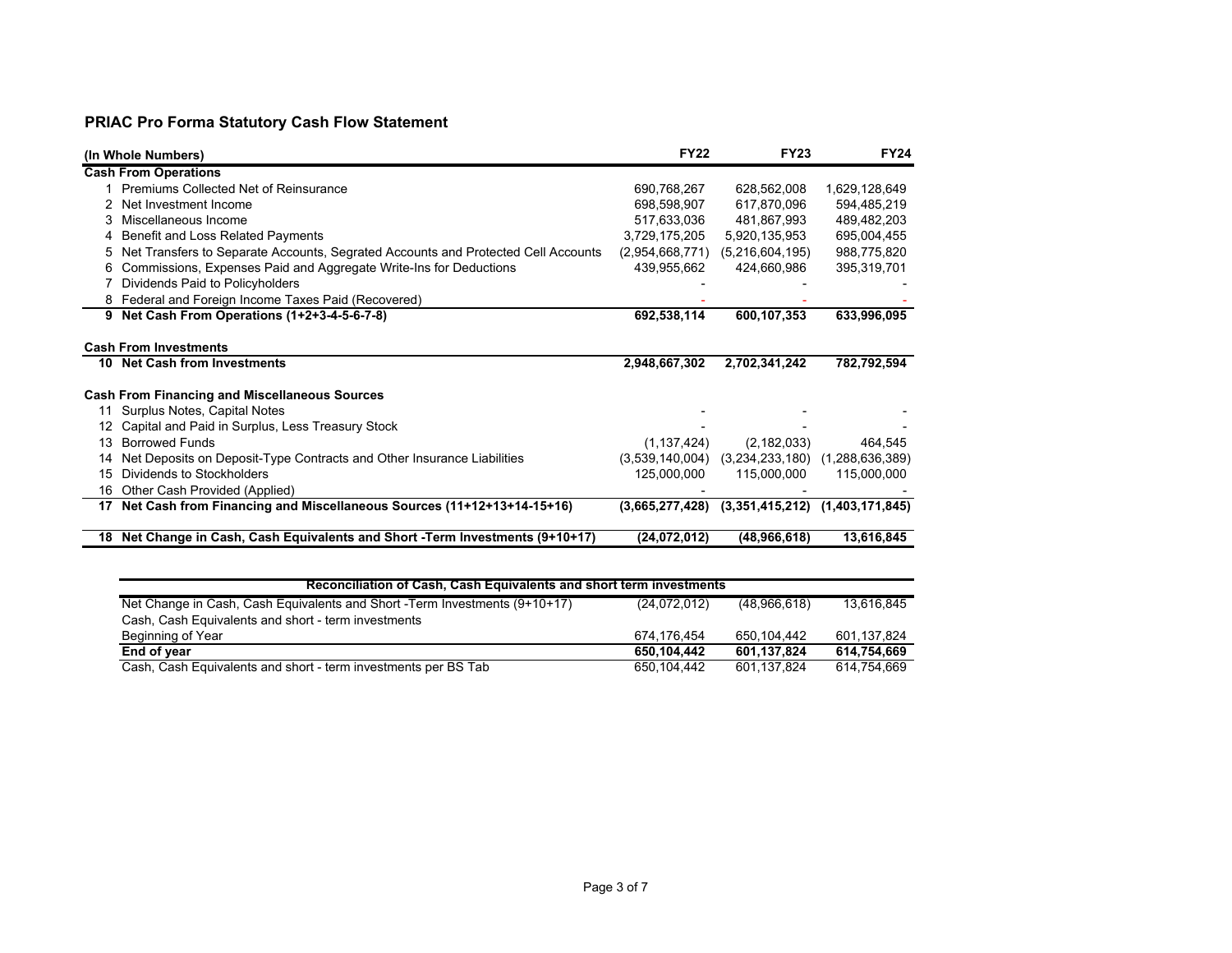#### **PRIAC Pro Forma Analysis of Operations by Line of Business**

|                                                                                        |                 | Ordinary                 |                          |                                              |                                               |                          | Group            | <b>Accident and Health</b> |                                         |        |                          |                                                    |                                                           |
|----------------------------------------------------------------------------------------|-----------------|--------------------------|--------------------------|----------------------------------------------|-----------------------------------------------|--------------------------|------------------|----------------------------|-----------------------------------------|--------|--------------------------|----------------------------------------------------|-----------------------------------------------------------|
| (In Whole Numbers)                                                                     | Total           | Life<br>Insurance        | <b>Annuities</b>         | Individual Supplementary<br><b>Contracts</b> | <b>Credit Life</b><br>(Group &<br>Individual) | Life<br>Insurance        | <b>Annuities</b> |                            | Credit<br>(Group &<br>Group Individual) | Other  | Fraternal                | <b>YRT</b><br><b>Mortality</b><br><b>Risk Only</b> | Aggregate of All<br><b>Other Lines</b><br><b>Business</b> |
| <b>Year 1 - FY22</b>                                                                   |                 |                          |                          |                                              |                                               |                          |                  |                            |                                         |        |                          |                                                    |                                                           |
| Net Premiums (All Business)                                                            | 690,768,267     |                          |                          |                                              |                                               |                          | 690,768,267      |                            |                                         |        |                          |                                                    |                                                           |
| 2 Net Investment Income                                                                | 698,598,907     |                          |                          |                                              |                                               |                          | 698,598,907      |                            |                                         |        |                          |                                                    |                                                           |
| 3 Reinsurance Cededing Commissions                                                     | 4,786           |                          |                          |                                              |                                               |                          | 4,786            |                            |                                         |        |                          |                                                    |                                                           |
| 4 Miscellaneous Income                                                                 | 517,633,036     | $\sim$                   |                          |                                              |                                               |                          | 517,633,036      |                            |                                         |        |                          |                                                    |                                                           |
| 5 Total Revenue (1+2+3+4)                                                              | 1,907,004,996   | $\sim$                   |                          | $\overline{\phantom{a}}$                     | $\sim$                                        | $\sim$                   | 1,907,004,996    | $\overline{\phantom{a}}$   | $\sim$                                  | $\sim$ | $\overline{\phantom{a}}$ | $\sim$                                             |                                                           |
| 6 Death Benefits                                                                       |                 |                          |                          |                                              |                                               |                          |                  |                            |                                         |        |                          |                                                    |                                                           |
| 7 Matured Endowments                                                                   |                 |                          |                          |                                              |                                               |                          |                  |                            |                                         |        |                          |                                                    |                                                           |
| 8 Annuity Benefits                                                                     | 24,734,760      |                          |                          |                                              |                                               |                          | 24,734,760       |                            |                                         |        |                          |                                                    |                                                           |
| 9 Accident and Health Policy Benefits                                                  |                 |                          |                          |                                              |                                               |                          |                  |                            |                                         |        |                          |                                                    |                                                           |
| 10 Surrender Benefits and Other Fund Withdrawals                                       | 3,704,440,445   |                          |                          |                                              |                                               |                          | 3,704,440,445    |                            |                                         |        |                          |                                                    |                                                           |
| 11 Group Conversions                                                                   |                 |                          |                          |                                              |                                               |                          |                  |                            |                                         |        |                          |                                                    |                                                           |
| 12 Interest Policy and Contract Funds                                                  | 607,964,694     |                          |                          |                                              |                                               |                          | 607,964,694      |                            |                                         |        |                          |                                                    |                                                           |
| 13 Commissions on Premiums, Annuity Considerations Direct Business Only)               | 11,218,420      |                          |                          |                                              |                                               |                          | 11,218,420       |                            |                                         |        |                          |                                                    |                                                           |
| 14 Commissions and Expense Allowances on Reinsurance Assumed                           |                 |                          |                          |                                              |                                               |                          |                  |                            |                                         |        |                          |                                                    |                                                           |
| 15 Increase in Aggregate Reserves                                                      | (27, 672, 024)  |                          |                          |                                              |                                               |                          | (27, 672, 024)   |                            |                                         |        |                          |                                                    |                                                           |
| 16 Net Transfers to or (from) Separate Accounts Net of Reinsurance                     | (2,954,668,771) | $\overline{\phantom{a}}$ |                          |                                              |                                               | $\overline{\phantom{a}}$ | (2,954,668,771)  |                            |                                         |        |                          |                                                    |                                                           |
| 17 Other Expenses                                                                      | 413,442,566     | $\overline{\phantom{a}}$ |                          |                                              |                                               |                          | 413,442,566      |                            |                                         |        |                          |                                                    |                                                           |
| 18 Total Expenses (sum617)                                                             | 1,779,460,091   | $\sim$                   | $\overline{\phantom{a}}$ | $\sim$                                       | $\sim$                                        | $\sim$                   | 1,779,460,091    | $\sim$                     | $\sim$                                  | $\sim$ | $\overline{\phantom{a}}$ | $\sim$                                             |                                                           |
| 19 Net Gain (Loss) from Operations Before Dividends to and Federal Income Taxes (5-18) | 127,544,905     | $\overline{\phantom{a}}$ |                          |                                              |                                               |                          | 127,544,905      |                            |                                         |        |                          |                                                    |                                                           |
| 20 Federal Income Taxes                                                                |                 |                          |                          |                                              |                                               |                          |                  |                            |                                         |        |                          |                                                    |                                                           |
| 21 Net Realized Capital Gains (Losses)                                                 |                 |                          |                          |                                              |                                               |                          |                  |                            |                                         |        |                          |                                                    |                                                           |
| 22 Less Capital Gains Tax                                                              |                 |                          |                          |                                              |                                               |                          |                  |                            |                                         |        |                          |                                                    | $\overline{\phantom{a}}$                                  |
| 23 Net Income((19-20)+(21-212)                                                         | 127,544,905     | $\sim$                   | $\sim$                   | $\sim$                                       | $\sim$                                        | $\sim$                   | 127,544,905      | $\sim$                     | $\sim$                                  | $\sim$ | $\sim$                   | $\sim$                                             |                                                           |
| 24 Dividends to Stockholders                                                           | 125,000,000     |                          |                          |                                              |                                               |                          | 125,000,000      |                            |                                         |        |                          |                                                    |                                                           |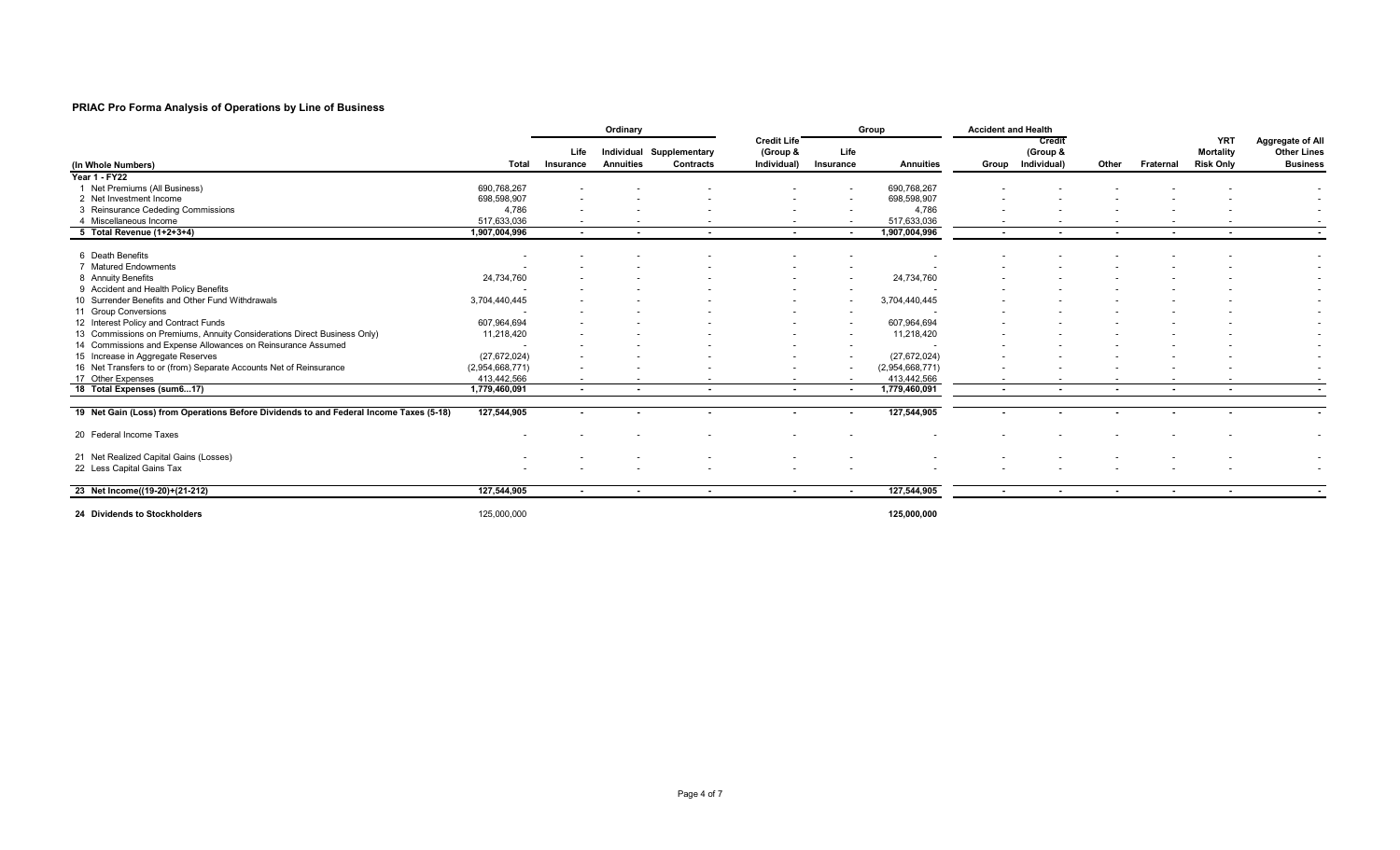#### **PRIAC Pro Forma Analysis of Operations by Line of Business**

|                                                                                        |                 | Ordinary                 |                  |                                              |                                               |                          | Group            | <b>Accident and Health</b> |                                         |                          |                          |                                                    |                                                           |
|----------------------------------------------------------------------------------------|-----------------|--------------------------|------------------|----------------------------------------------|-----------------------------------------------|--------------------------|------------------|----------------------------|-----------------------------------------|--------------------------|--------------------------|----------------------------------------------------|-----------------------------------------------------------|
| (In Whole Numbers)                                                                     | Total           | Life<br>Insurance        | <b>Annuities</b> | Individual Supplementary<br><b>Contracts</b> | <b>Credit Life</b><br>(Group &<br>Individual) | Life<br>Insurance        | <b>Annuities</b> |                            | Credit<br>(Group &<br>Group Individual) | Other                    | Fraternal                | <b>YRT</b><br><b>Mortality</b><br><b>Risk Only</b> | Aggregate of All<br><b>Other Lines</b><br><b>Business</b> |
| Year 2 - FY23                                                                          |                 |                          |                  |                                              |                                               |                          |                  |                            |                                         |                          |                          |                                                    |                                                           |
| Net Premiums (All Business)                                                            | 628,562,008     |                          |                  |                                              |                                               |                          | 628,562,008      |                            |                                         |                          |                          |                                                    |                                                           |
| 2 Net Investment Income                                                                | 617,870,096     |                          |                  |                                              |                                               |                          | 617,870,096      |                            |                                         |                          |                          |                                                    |                                                           |
| 3 Reinsurance Cededing Commissions                                                     | 4,456           |                          |                  |                                              |                                               |                          | 4,456            |                            |                                         |                          |                          |                                                    | $\overline{\phantom{a}}$                                  |
| Miscellaneous Income<br>4                                                              | 481,867,993     | $\overline{\phantom{a}}$ |                  |                                              |                                               |                          | 481,867,993      |                            |                                         |                          |                          |                                                    |                                                           |
| 5 Total Revenue (1+2+3+4)                                                              | 1,728,304,553   | $\sim$                   | $\overline{a}$   | $\overline{a}$                               | $\sim$                                        | $\overline{\phantom{a}}$ | 1,728,304,553    | $\overline{\phantom{a}}$   | $\sim$                                  | $\sim$                   | $\overline{\phantom{a}}$ | $\overline{a}$                                     |                                                           |
| 6 Death Benefits                                                                       |                 |                          |                  |                                              |                                               |                          |                  |                            |                                         |                          |                          |                                                    |                                                           |
| 7 Matured Endowments                                                                   |                 |                          |                  |                                              |                                               |                          |                  |                            |                                         |                          |                          |                                                    |                                                           |
| 8 Annuity Benefits                                                                     | 22,507,302      |                          |                  |                                              |                                               |                          | 22,507,302       |                            |                                         |                          |                          |                                                    |                                                           |
| 9 Accident and Health Policy Benefits                                                  |                 |                          |                  |                                              |                                               |                          |                  |                            |                                         |                          |                          |                                                    |                                                           |
| 10 Surrender Benefits and Other Fund Withdrawals                                       | 5,897,628,651   |                          |                  |                                              |                                               |                          | 5,897,628,651    |                            |                                         |                          |                          |                                                    |                                                           |
| 11 Group Conversions                                                                   |                 |                          |                  |                                              |                                               |                          |                  |                            |                                         |                          |                          |                                                    |                                                           |
| 12 Interest Policy and Contract Funds                                                  | 537,709,407     |                          |                  |                                              |                                               |                          | 537,709,407      |                            |                                         |                          |                          |                                                    |                                                           |
| 13 Commissions on Premiums, Annuity Considerations Direct Business Only)               | 10,443,301      |                          |                  |                                              |                                               |                          | 10,443,301       |                            |                                         |                          |                          |                                                    |                                                           |
| 14 Commissions and Expense Allowances on Reinsurance Assumed                           |                 |                          |                  |                                              |                                               |                          |                  |                            |                                         |                          |                          |                                                    |                                                           |
| 15 Increase in Aggregate Reserves                                                      | (25, 360, 356)  |                          |                  |                                              |                                               |                          | (25, 360, 356)   |                            |                                         |                          |                          |                                                    |                                                           |
| 16 Net Transfers to or (from) Separate Accounts Net of Reinsurance                     | (5,216,604,195) | $\overline{\phantom{a}}$ |                  |                                              |                                               | $\overline{\phantom{a}}$ | (5,216,604,195)  |                            |                                         |                          |                          |                                                    | $\overline{\phantom{a}}$                                  |
| 17 Other Expenses                                                                      | 384,876,401     | $\sim$                   | $\sim$           | $\sim$                                       | $\sim$                                        | $\sim$                   | 384,876,401      | $\overline{\phantom{0}}$   |                                         | $\sim$                   |                          |                                                    |                                                           |
| 18 Total Expenses (sum617)                                                             | 1,611,200,510   | $\sim$                   | $\sim$           | $\sim$                                       | $\sim$                                        | $\sim$                   | 1,611,200,510    | $\sim$                     | $\sim$                                  | $\overline{\phantom{a}}$ | $\overline{\phantom{a}}$ | $\sim$                                             |                                                           |
| 19 Net Gain (Loss) from Operations Before Dividends to and Federal Income Taxes (5-18) | 117,104,042     | $\blacksquare$           |                  |                                              |                                               |                          | 117,104,042      |                            |                                         |                          |                          |                                                    |                                                           |
| 20 Federal Income Taxes                                                                |                 |                          |                  |                                              |                                               |                          |                  |                            |                                         |                          |                          |                                                    |                                                           |
| 21 Net Realized Capital Gains (Losses)                                                 |                 |                          |                  |                                              |                                               |                          |                  |                            |                                         |                          |                          |                                                    |                                                           |
| 22 Less Capital Gains Tax                                                              |                 |                          |                  |                                              |                                               |                          |                  |                            |                                         |                          |                          |                                                    | $\overline{\phantom{0}}$<br>$\overline{\phantom{a}}$      |
|                                                                                        |                 |                          |                  |                                              |                                               |                          |                  |                            |                                         |                          |                          |                                                    |                                                           |
| 23 Net Income((19-20)+(21-212)                                                         | 117,104,042     | $\sim$                   | $\sim$           | $\sim$                                       | $\sim$                                        | $\sim$                   | 117,104,042      | $\sim$                     | $\sim$                                  | $\sim$                   | $\sim$                   | $\sim$                                             |                                                           |
| 24 Dividends to Stockholders                                                           | 115,000,000     |                          |                  |                                              |                                               |                          | 115,000,000      |                            |                                         |                          |                          |                                                    |                                                           |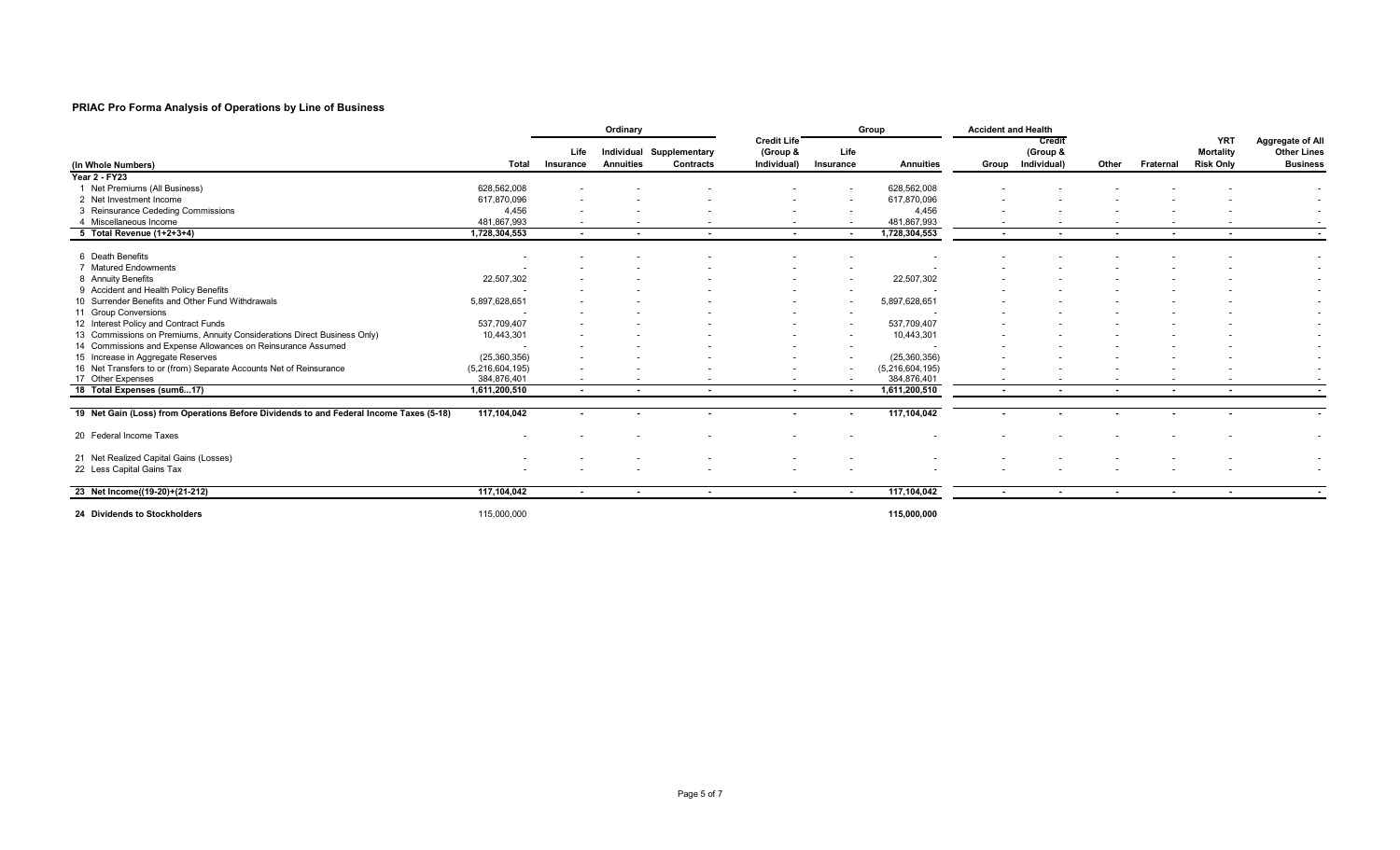#### **PRIAC Pro Forma Analysis of Operations by Line of Business**

|                                                                                        |               |                          | Ordinary                 |                                              |                                               |                          | Group                    | <b>Accident and Health</b> |                                         |                          |                          |                                                    |                                                                  |
|----------------------------------------------------------------------------------------|---------------|--------------------------|--------------------------|----------------------------------------------|-----------------------------------------------|--------------------------|--------------------------|----------------------------|-----------------------------------------|--------------------------|--------------------------|----------------------------------------------------|------------------------------------------------------------------|
| (In Whole Numbers)                                                                     | Total         | Life<br>Insurance        | <b>Annuities</b>         | Individual Supplementary<br><b>Contracts</b> | <b>Credit Life</b><br>(Group &<br>Individual) | Life<br>Insurance        | <b>Annuities</b>         |                            | Credit<br>(Group &<br>Group Individual) | Other                    | Fraternal                | <b>YRT</b><br><b>Mortality</b><br><b>Risk Only</b> | <b>Aggregate of All</b><br><b>Other Lines</b><br><b>Business</b> |
| Year 3 - FY24                                                                          |               |                          |                          |                                              |                                               |                          |                          |                            |                                         |                          |                          |                                                    |                                                                  |
| 1 Net Premiums (All Business)                                                          | 1,629,128,649 |                          |                          |                                              |                                               |                          | 1,629,128,649            |                            |                                         |                          |                          |                                                    |                                                                  |
| 2 Net Investment Income                                                                | 594,485,219   |                          |                          |                                              |                                               |                          | 594,485,219              |                            |                                         |                          |                          |                                                    |                                                                  |
| 3 Reinsurance Cededing Commissions                                                     | 4,526         |                          |                          |                                              |                                               |                          | 4,526                    |                            |                                         |                          |                          |                                                    | $\overline{\phantom{a}}$                                         |
| Miscellaneous Income                                                                   | 489,482,203   | $\overline{\phantom{a}}$ | $\overline{\phantom{a}}$ | $\sim$                                       | $\sim$                                        | $\overline{\phantom{a}}$ | 489,482,203              | $\overline{\phantom{a}}$   |                                         | $\overline{\phantom{a}}$ |                          |                                                    | $\sim$                                                           |
| 5 Total Revenue (1+2+3+4)                                                              | 2,713,100,597 | $\sim$                   | $\blacksquare$           | $\sim$                                       | $\sim$                                        | $\overline{\phantom{a}}$ | 2,713,100,597            | $\overline{\phantom{a}}$   | $\overline{a}$                          | $\blacksquare$           | $\overline{\phantom{a}}$ | $\blacksquare$                                     | $\overline{\phantom{a}}$                                         |
| 6 Death Benefits                                                                       |               |                          |                          |                                              |                                               |                          |                          |                            |                                         |                          |                          |                                                    |                                                                  |
| 7 Matured Endowments                                                                   |               |                          |                          |                                              |                                               |                          |                          |                            |                                         |                          |                          |                                                    |                                                                  |
| 8 Annuity Benefits                                                                     | 22,929,504    |                          |                          |                                              |                                               |                          | 22,929,504               |                            |                                         |                          |                          |                                                    |                                                                  |
| 9 Accident and Health Policy Benefits                                                  |               |                          |                          |                                              |                                               |                          |                          |                            |                                         |                          |                          |                                                    |                                                                  |
| 10 Surrender Benefits and Other Fund Withdrawals                                       | 672,074,951   |                          |                          |                                              |                                               | $\overline{\phantom{a}}$ | 672,074,951              |                            |                                         |                          |                          |                                                    |                                                                  |
| 11 Group Conversions                                                                   |               |                          |                          |                                              |                                               |                          |                          |                            |                                         |                          |                          |                                                    |                                                                  |
| 12 Interest Policy and Contract Funds                                                  | 517,358,417   |                          |                          |                                              |                                               |                          | 517,358,417              |                            |                                         |                          |                          |                                                    |                                                                  |
| 13 Commissions on Premiums, Annuity Considerations Direct Business Only)               | 10,608,320    |                          |                          |                                              |                                               |                          | 10,608,320               |                            |                                         |                          |                          |                                                    |                                                                  |
| 14 Commissions and Expense Allowances on Reinsurance Assumed                           |               |                          |                          |                                              |                                               |                          |                          |                            |                                         |                          |                          |                                                    |                                                                  |
| 15 Increase in Aggregate Reserves                                                      | (7,346,185)   |                          |                          |                                              |                                               |                          | (7, 346, 185)            |                            |                                         |                          |                          |                                                    |                                                                  |
| 16 Net Transfers to or (from) Separate Accounts Net of Reinsurance                     | 988,775,820   |                          |                          |                                              |                                               |                          | 988,775,820              |                            |                                         |                          |                          |                                                    | $\overline{\phantom{a}}$                                         |
| 17 Other Expenses                                                                      | 390,958,003   | $\overline{\phantom{a}}$ |                          |                                              |                                               |                          | 390,958,003              |                            |                                         |                          |                          |                                                    |                                                                  |
| 18 Total Expenses (sum617)                                                             | 2,595,358,830 | $\sim$                   | $\sim$                   | $\sim$                                       | $\sim$                                        | $\sim$                   | 2,595,358,830            | $\sim$                     | $\sim$                                  | $\sim$                   | $\sim$                   | $\sim$                                             |                                                                  |
| 19 Net Gain (Loss) from Operations Before Dividends to and Federal Income Taxes (5-18) | 117,741,767   |                          |                          |                                              |                                               |                          | 117,741,767              |                            |                                         |                          |                          |                                                    |                                                                  |
|                                                                                        |               | $\blacksquare$           |                          |                                              |                                               | $\overline{\phantom{a}}$ |                          |                            |                                         |                          |                          |                                                    |                                                                  |
| 20 Federal Income Taxes                                                                | $\sim$        | $\overline{\phantom{a}}$ |                          |                                              |                                               |                          | $\overline{\phantom{a}}$ |                            |                                         |                          |                          |                                                    | $\overline{\phantom{a}}$                                         |
| 21 Net Realized Capital Gains (Losses)                                                 |               |                          |                          |                                              |                                               |                          |                          |                            |                                         |                          |                          |                                                    |                                                                  |
| 22 Less Capital Gains Tax                                                              |               |                          |                          |                                              |                                               |                          |                          |                            |                                         |                          |                          |                                                    |                                                                  |
| 23 Net Income((19-20)+(21-212)                                                         | 117,741,767   | $\sim$                   | $\sim$                   | $\sim$                                       | $\sim$                                        | $\sim$                   | 117,741,767              | $\sim$                     | $\sim$                                  | $\sim$                   | $\sim$                   | $\sim$                                             |                                                                  |
| 24 Dividends to Stockholders                                                           | 115,000,000   |                          |                          |                                              |                                               |                          | 115,000,000              |                            |                                         |                          |                          |                                                    |                                                                  |